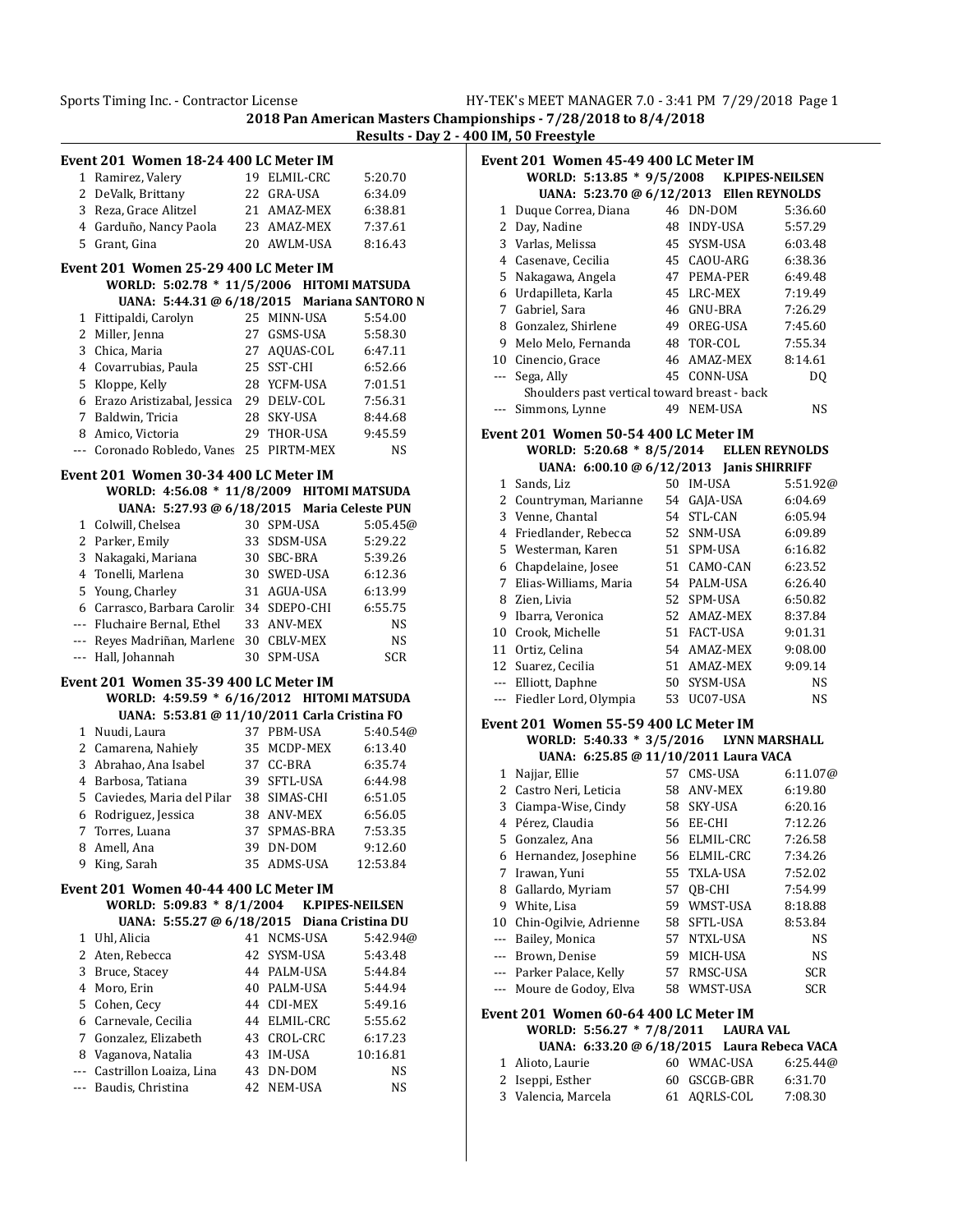**2018 Pan American Masters Championships - 7/28/2018 to 8/4/2018 Results - Day 2 - 400 IM, 50 Freestyle**

|   | (Event 201 Women 60-64 400 LC Meter IM)                       |    |                   |                       |
|---|---------------------------------------------------------------|----|-------------------|-----------------------|
|   | 4 Dolan LaMar, Diana                                          |    | 61 LVM-USA        | 7:12.70               |
|   | 5 Rodriguez, Araceli                                          |    | 63 ANV-MEX        | 7:28.31               |
|   | 6 Mehmed, Laura                                               |    | 60 CAVS-ARG       | 7:43.36               |
|   |                                                               |    |                   | 7:45.18               |
|   | 7 Penn, Ginger                                                |    | 62 GAJA-USA       |                       |
|   | 8 Barbosa, Mirta Susana                                       |    | 61 CAE-ARG        | 8:09.87               |
|   | 9 Hinson, Jan                                                 |    | 64 ESMS-USA       | 9:32.02               |
|   | 10 Munro, Nancy                                               |    | 60 PBM-USA        | 13:37.93              |
|   | --- Gutierrez, Angelica                                       |    | 60 AMAZ-MEX       | DQ                    |
|   | Butterfly kick - breast                                       |    |                   |                       |
|   | Event 201 Women 65-69 400 LC Meter IM                         |    |                   |                       |
|   | WORLD: 6:28.60 * 8/18/2016 CHARLOTTE DAVIS                    |    |                   |                       |
|   | UANA: 7:51.08 @ 11/10/2011 Elza MAZZEI ADOLP                  |    |                   |                       |
|   | 1 Vaca, Laura                                                 |    | 65 ANV-MEX        | $6:27.15*$            |
|   | 2 Spence, Diane                                               |    | 65 0*H*-USA       | 7:20.27               |
|   | 3 Canaval, Ana                                                |    | 67 TERR-PER       | 7:47.70               |
|   | 4 Lyman, Carolyn                                              |    | 68 UTAH-USA       | 7:54.64               |
|   | 5 Fitzpatrick, Maureen                                        |    | 67 PBM-USA        | 8:33.54               |
|   | 6 Lindsey, Connie                                             |    | 66 MOST-USA       | 8:34.20               |
|   |                                                               |    | 66 0*H*-USA       |                       |
|   | 7 Smith, Melinda                                              |    |                   | 8:41.49               |
|   | 8 Courtois, Lina                                              |    | 67 MACC-CAN       | 9:17.74               |
|   | 9 Arévalo Reyes, María Mar                                    |    | 67 ANV-MEX        | 10:03.95              |
|   | 10 Tittle, Kathleen                                           |    | 67 FACT-USA       | 10:55.08              |
|   | 11 Hamilton, Rebecca                                          |    | 66 GAJA-USA       | 18:03.60              |
|   | --- Kaguni, Laurie                                            |    | 66 SDSM-USA       | NS                    |
|   | --- Cosenza, Bianca                                           |    | 69 BRMAS-BRA      | NS                    |
|   | --- Mayhew, Chris                                             |    | 65 MOST-USA       | <b>SCR</b>            |
|   | --- Myer, Cynthia                                             | 65 | 02-USA            | <b>SCR</b>            |
|   |                                                               |    |                   |                       |
|   |                                                               |    |                   |                       |
|   | Event 201 Women 70-74 400 LC Meter IM                         |    |                   |                       |
|   | WORLD: 6:54.30 * 1/23/2016 BRIGITTE MERTEN                    |    |                   |                       |
| 1 | UANA:10:09.93 @ 11/10/2011 Sandra PEREIRA RI                  |    | 73 SLAM-USA       |                       |
|   | Pohlmann, Mary                                                |    |                   | 9:03.23@              |
|   | Event 201 Women 75-79 400 LC Meter IM                         |    |                   |                       |
|   | WORLD: 7:39.96 * 3/3/2006 JANE ASHER                          |    |                   |                       |
|   | UANA:10:07.89 @ 6/18/2015 Marion Lepoldina                    |    |                   |                       |
|   | 1 Caron, Aagje                                                |    | 77 GBM-USA        | 9:22.55@              |
|   | --- Ramirez Ramos, Felicitas 76 FMN-MEX                       |    |                   | NS                    |
|   | --- Freitas, Herilene                                         |    | 76 BRMAS-BRA      | NS                    |
|   |                                                               |    |                   |                       |
|   | Event 201 Women 80-84 400 LC Meter IM                         |    | <b>JANE ASHER</b> |                       |
|   | WORLD: 8:21.88 * 1/30/2011                                    |    |                   |                       |
|   | UANA:13:50.48 @ 6/18/2015 Elena PLACCI<br>1 Henderson, Martha |    | 82 FACT-USA       |                       |
|   |                                                               |    | 84 VIC-CAN        | 11:38.67@<br>12:10.91 |
|   | 2 Varty, Eulah                                                |    |                   |                       |
|   | Event 201 Women 85-89 400 LC Meter IM                         |    |                   |                       |
|   | WORLD:10:45.77 * 6/10/2012 JEAN TROY                          |    |                   |                       |
|   | UANA:13:03.82 @ 11/10/2011 Nora TAUSZ RONAI                   |    |                   |                       |
|   | --- Campbell, Joan                                            |    | 88 FACT-USA       | NS                    |
|   | Event 202 Men 18-24 400 LC Meter IM                           |    |                   |                       |
|   | 1 Arevalo Encinas, Jaime 24 MBI-BOL                           |    |                   | 5:06.89               |
|   |                                                               |    |                   |                       |
|   | Event 202 Men 25-29 400 LC Meter IM                           |    |                   |                       |
|   | WORLD: 4:30.05 * 9/12/2009 DIOGO YABE                         |    |                   |                       |
|   | UANA: 4:46.26 @ 11/10/2011 Eduardo FERREIRA                   |    |                   |                       |
|   | 1 Offutt, Bryan                                               |    | 26 TOC-USA        | 4:47.58               |

| 2              | Materniak, Eric                              | 27 | <b>BERK-USA</b> | 4:56.11  |
|----------------|----------------------------------------------|----|-----------------|----------|
| $\overline{3}$ | Davis, Joshua                                | 28 | <b>IM-USA</b>   | 5:14.76  |
| 4              | Stiles, David                                |    | 28 SPM-USA      | 5:24.30  |
| 5              | Daltorio, Robert                             | 26 | ROSE-USA        | 5:40.28  |
| 6              | Santos, Alfredo                              |    | 28 SPORT-MEX    | 5:49.34  |
| 7              | Ruben, Muñoz                                 | 27 | AGUAV-MEX       | 6:06.89  |
| 8              | Torres, Omar                                 |    | 26 MCHIH-MEX    | 7:06.78  |
| $\overline{a}$ | Montero, Freddy                              |    | 28 FENIX-DOM    | DO.      |
|                | Butterfly kick - breast                      |    |                 |          |
|                | Event 202 Men 30-34 400 LC Meter IM          |    |                 |          |
|                | WORLD: 4:20.81 * 7/23/2016 DARIAN TOWNSEND   |    |                 |          |
|                | UANA: 5:00.24 @ 11/10/2011 Marcelo DE OLIVEI |    |                 |          |
| 1              | Bezugliy, Alexander                          |    | 33 FREE-USA     | 4:42.92@ |
|                | 2 Flores Flores, Juan                        |    | 34 ANV-MEX      | 5:13.93  |
|                | 3 Zepeda, Fernando                           |    | 33 UAO-MEX      | 5:14.28  |
|                | 4 Montero, Francisco                         |    | 32 EE-CHI       | 5:19.26  |
| 5              | Roscini, Angelo Paolo                        |    | 30 SIMAS-CHI    | 5:27.86  |
| 6              | Hoffmann, Paul                               |    | 30 MINN-USA     | 5:48.68  |
| $7^{\circ}$    | de Oliveira, Thiago                          |    | 32 CV-BRA       | 6:17.26  |
| 8              | Mancheno Saá, Marcelo                        |    | 31 FENA-ECU     | 6:25.39  |
| 9              | Duguay, Robert                               |    | 33 CONN-USA     | 6:32.23  |
| 10             | Guimaraes, Thyago                            |    | 34 AP-BRA       | 6:37.75  |
| 11             | Olguin Ruiz, Jorge                           | 30 | URIOS-MEX       | 6:50.59  |
| $\overline{a}$ | Ryan, Keith                                  | 34 | NOVA-USA        | NS       |
|                | <b>Event 202 Men 35-39 400 LC Meter IM</b>   |    |                 |          |
|                | WORLD: 4:37.36 * 4/21/2016 D.OLIVEIRA YABE   |    |                 |          |
|                | UANA: 4:53.49 @ 11/10/2011 Mauri ROSOLEN     |    |                 |          |
| $\mathbf{1}$   | Mattos, Fausto                               |    | 35 GNU-BRA      | 5:04.50  |
|                | 2 Lopez, Juan                                |    | 38 AORLS-COL    | 5:06.13  |

|    | 2 Lopez, Juan         | 38  | AORLS-COL        | 5:06.13 |
|----|-----------------------|-----|------------------|---------|
|    | Garis, Damian         | 39  | DAA-ARG          | 5:15.33 |
| 4  | Kloppe, William       |     | 38 YCFM-USA      | 5:19.53 |
|    | 5 Malik, Michael      | 37  | PALM-USA         | 5:19.58 |
|    | 6 Fuentes, Julio      |     | 36 KSS-USA       | 5:30.94 |
|    | 7 Cedanio, Noel       | 38  | PRM-PUR          | 5:42.77 |
| 8  | Billingsley, Patrick  | 38  | PBM-USA          | 5:42.84 |
| 9  | Ferraro, Fabian       | 37. | DAA-ARG          | 5:49.13 |
| 10 | Beltran, Mauricio     |     | 37 ANV-MEX       | 5:56.75 |
| 11 | Lopez, Andres         | 39. | <b>REGAT-ECU</b> | 5:59.30 |
| 12 | Olguin Ruiz, Luis     | 35  | URIOS-MEX        | 6:23.95 |
|    | 13 Errobidart, Andres | 39  | ETAND-ARG        | 6:32.19 |

## **Event 202 Men 40-44 400 LC Meter IM**

|    | WORLD: 4:43.00 * 6/12/2012 UWE VOLK         |    |              |              |          |
|----|---------------------------------------------|----|--------------|--------------|----------|
|    | UANA: 4:54.33 @ 11/10/2011 Alejandro MORENO |    |              |              |          |
|    | 1 Christensen, Eric                         |    | 44 BDO-USA   |              | 4:47.82@ |
| 2. | Urioste Denis, Luis                         | 40 |              | URIOS-MEX    | 4:54.81  |
| 3  | Pinto, Luiz                                 |    | 42 EOC-BRA   |              | 5:10.59  |
| 4  | Morais, Hugo                                |    | 43 CPM-BRA   |              | 5:21.39  |
|    | 5 Decker, John                              | 44 | GS-USA       |              | 5:31.08  |
| 6  | Persson Truppel, Ricardo                    | 40 |              | ETAND-ARG    | 5:35.19  |
|    | 7 Tauil, Andre                              | 40 | UIS-BRA      |              | 5:36.15  |
| 8  | Miller, Matt                                | 41 | OREG-USA     |              | 5:40.05  |
| 9  | Carmona, Alvaro                             |    | 43 SIMAS-CHI |              | 5:49.01  |
| 10 | Mutis, Cesar                                |    | 42 AQRLS-COL |              | 5:58.07  |
| 11 | Hynes, Brodie                               |    | 44 YCFM-USA  |              | 6:07.25  |
|    | 12 Saenz, Nelson                            |    |              | 44 AOAMA-COL | 6:10.23  |
| 13 | Farfán, Freddy                              |    | 42 CAMEC-ECU |              | 6:11.97  |
|    |                                             |    |              |              |          |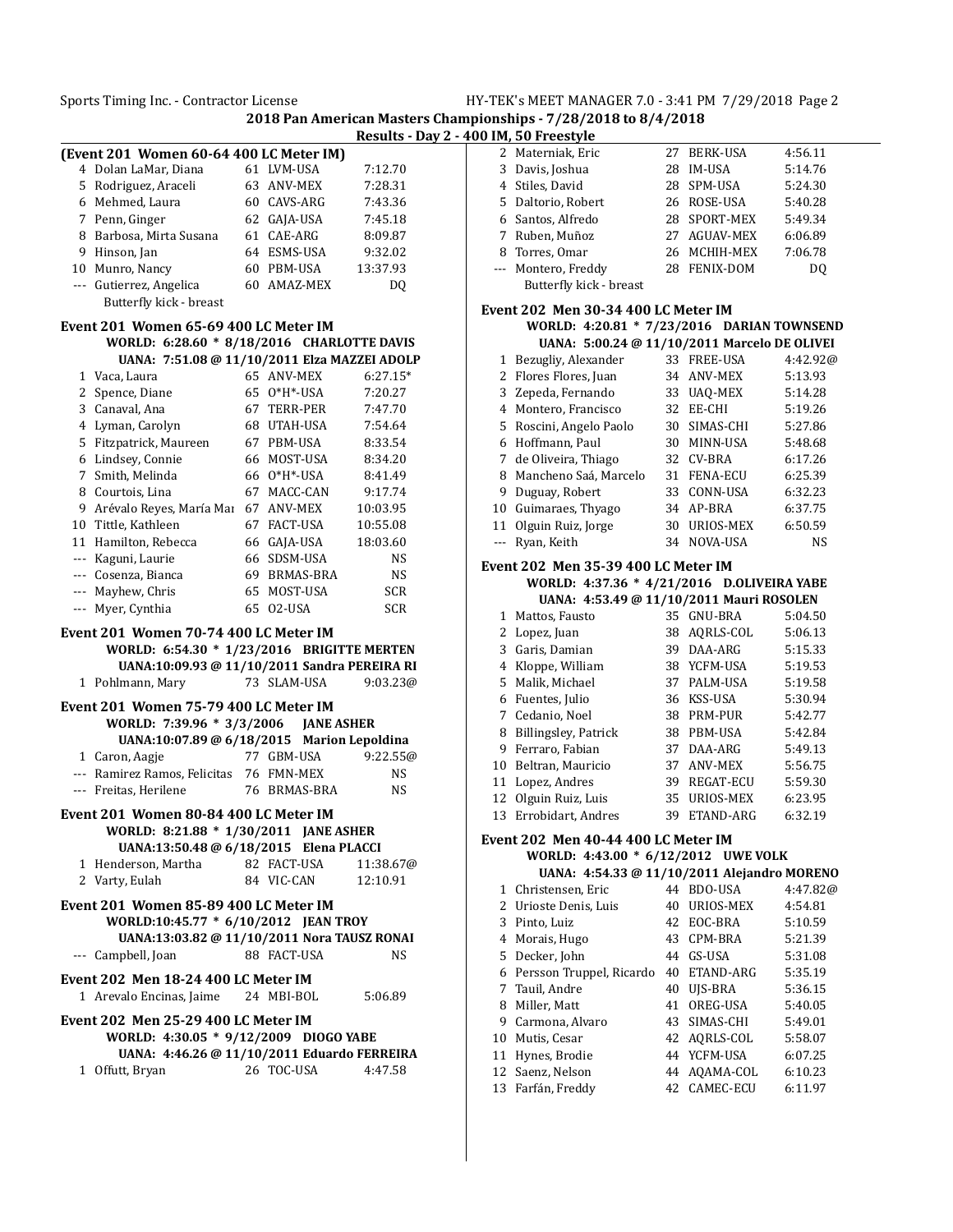**2018 Pan American Masters Championships - 7/28/2018 to 8/4/2018**

|          | (Event 202 Men 40-44 400 LC Meter IM)        |                           |                                                |              | 7 Treiman, Gerald                           | 58 UTAH-USA              | 7:05.36               |
|----------|----------------------------------------------|---------------------------|------------------------------------------------|--------------|---------------------------------------------|--------------------------|-----------------------|
|          | 14 Cabrera Fernandez, Alexa 43 DELV-COL      |                           | 6:39.04                                        |              | --- De Souza Costa, Marco                   | 56 DSTAK-BRA             | <b>NS</b>             |
|          | 15 Loor, Rodrigo                             | 40 CAMEC-ECU              | 7:15.95                                        |              | --- Gilyazov, Rinat                         | 59 DYNAM-RUS             | <b>NS</b>             |
|          | --- Junior, Wanderley                        | 41 SPMAS-BRA              | DQ                                             |              | Event 202 Men 60-64 400 LC Meter IM         |                          |                       |
|          | Shoulders past vertical toward breast - back |                           |                                                |              | WORLD: 5:08.20 * 8/15/2014 RICK COLELLA     |                          |                       |
|          | --- Lopez Zapata, Juan                       | 43 AQAMA-COL              | <b>NS</b>                                      |              | UANA: 6:12.33 @ 11/10/2011 Carlos MARTINS ! |                          |                       |
|          | --- Fonseca Elze, Carlos                     | 42 AQRLS-COL              | <b>NS</b>                                      |              | 1 Kannegieser, Robert                       | 61 FINS-USA              | 5:37.98               |
|          | --- Oviedo, Juan                             | 40 ANV-MEX                | NS                                             |              |                                             | 60 IM-USA                | 5:40.37               |
|          |                                              |                           |                                                |              | 2 Seibt, Andreas                            | 61 NAM-USA               | 5:44.37               |
|          | Event 202 Men 45-49 400 LC Meter IM          |                           |                                                |              | 3 Callahan, Jim                             | 61 NCMS-USA              |                       |
|          | WORLD: 4:43.83 * 8/5/2014                    |                           | <b>NICOLAS GRANGER</b><br><b>Arnaldo PEREZ</b> | 4            | Denison, Paul<br>5 Louie, Jamie             | 61 CMS-USA               | 5:59.45<br>6:07.03    |
|          | UANA: 5:10.28 @ 9/3/2007                     |                           |                                                |              |                                             |                          |                       |
|          | 1 Solano, Abraham                            | 49 JDP-ECU<br>45 NAUT-COL | 5:03.70@<br>5:07.37                            | 6<br>7       | Martinez, Hector<br>Haberek, Cork           | 60 CFA-ARG<br>61 SKY-USA | 6:08.52<br>6:15.56    |
|          | 2 Mendez, Libardo                            |                           |                                                |              |                                             |                          |                       |
|          | 3 Rodriguez, Ramses                          | 46 SYSM-USA               | 5:17.49                                        | 8            | Voll, Robert<br>Freeman, Stephan            | 61 SFTL-USA              | 6:30.25               |
|          | 4 Marques, Eduardo                           | 45 GNU-BRA                | 5:20.54                                        | 9            |                                             | 62 SPM-USA               | 7:02.73               |
|          | 5 Rasmussen, Gregory                         | 48 MUSK-CAN               | 5:21.32                                        | 10           | Perez, Francisco                            | 62 EE-CHI                | 8:21.35               |
|          | 6 Pedrazzi, Gustavo                          | 46 AEM-BRA                | 5:23.35                                        |              | 11 Miller, Jamie                            | 64 NCMS-USA              | 12:05.04              |
|          | 7 Lysenko, Andrii                            | 45 NST-UKR                | 5:34.48                                        |              | --- Nixon, John                             | 63 SPM-USA               | DQ                    |
|          | 8 Collazos, Andres                           | 47 AQRLS-COL              | 5:41.17                                        |              | Scissors kick - fly                         |                          |                       |
| 9        | Rubacky, Mark                                | 49 NCMS-USA               | 5:52.38                                        |              | --- Sanchez, Greg                           | 61 NCMS-USA              | <b>NS</b>             |
|          | 10 Tujo, Christian                           | 47 OREG-USA               | 6:03.78                                        |              | Event 202 Men 65-69 400 LC Meter IM         |                          |                       |
|          | 11 Faria, Jr., Almir                         | 46 AP-BRA                 | 6:43.36                                        |              | WORLD: 5:13.36 * 8/3/2017                   |                          | <b>RICK COLELLA</b>   |
|          | 12 Schmaltz, Joel                            | 48 GSMS-USA               | 6:51.10                                        |              | UANA: 6:44.63 @ 6/18/2015 Mike MORROW       |                          |                       |
|          | 13 Brenes, Marco                             | 47 ELMIL-CRC              | 6:51.28                                        |              | 1 Dodson, Phil                              | 65 IM-USA                | 6:06.43               |
|          | 14 Smith, Charles                            | 47 AGUA-USA               | 11:23.63                                       | $\mathbf{2}$ | Bright, David                               | 65 NEM-USA               | 6:11.72               |
|          | Dominguez Laiz, Alan                         | 47 PSG-ARG                | NS                                             | 3            | Russian, Oscar                              | 65 MV-VEN                | 6:48.72               |
| ---      | Givehchi, Ali                                | 46 UC45-USA               | NS                                             | 4            | Jennings, Bob                               | 65 FACT-USA              | 6:57.84               |
| $\cdots$ | Casassus, Matias                             | 46 EE-CHI                 | NS                                             |              | 5 Farias, Jose                              | 67 AMAZ-MEX              | 7:06.36               |
| $---$    | Lucero, Michael                              | 48 GRA-USA                | <b>NS</b>                                      | 6            | Castro, Félix                               | 65 TERR-PER              | 7:47.67               |
|          | --- Castagnos, Chip                          | 49 YCFM-USA               | SCR                                            | 7            | Ramirez Perriggo, Reynal 65 TERR-PER        |                          | 8:15.00               |
|          | <b>Event 202 Men 50-54 400 LC Meter IM</b>   |                           |                                                | $---$        | McCord, John                                | 69 TNAQ-USA              | <b>NS</b>             |
|          | WORLD: 4:45.61 * 8/3/2017                    |                           | <b>NICOLAS GRANGER</b>                         | $\cdots$     | Dias, Paulo Emilio                          | 65 BRMAS-BRA             | NS                    |
|          | UANA: 4:56.96 @ 11/10/2011 Marcus LABORNE MA |                           |                                                | ---          | Biedermann, Carlos                          | 65 GNU-BRA               | <b>NS</b>             |
|          | 1 Granger, Nicolas                           | 51 ROSE-USA               | 4:53.21@                                       |              | --- Roman Cabra, Francisco                  | 67 ACCV-COL              | <b>NS</b>             |
|          | 2 Jimenez, Ignacio                           | 53 CMS-USA                | 5:08.27                                        |              |                                             |                          |                       |
|          | 3 Morris, Richard                            | 54 NAM-USA                | 5:28.74                                        |              | Event 202 Men 70-74 400 LC Meter IM         |                          |                       |
|          | 4 Faria, Jose                                | 52 GSM-USA                | 5:38.65                                        |              | WORLD: 5:57.81 * 5/1/2009                   |                          | <b>BARRY YOUNG</b>    |
|          | 5 Borton, Dan                                | 50 ROSE-USA               | 5:45.36                                        |              | UANA: 7:06.69 @ 11/10/2011 Alfred JACOB     |                          |                       |
|          | 6 LeClair, David                             | 51 SPM-USA                | 5:51.22                                        |              | 1 Kirkland, Dan                             | 70 PSM-USA               | 6:25.55               |
|          | 7 Hiltabiddle, Steve                         | 52 1776-USA               | 5:58.54                                        |              | 2 Canepa, Fernando                          | 71 PEMA-PER              | 7:30.89               |
|          | 8 Hillman III, Allen                         | 51 SYSM-USA               | 6:39.93                                        |              | 3 Winokur, Eliot                            | 74 SFTL-USA              | 7:54.48               |
| 9.       | Summers, Scott                               | 51 EMSC-CAN               | 7:17.65                                        |              | 4 Penilla-valencia, Gustavo 70 ACUCO-COL    |                          | 11:08.20              |
|          | --- Livingston, Terry                        | 51 YCFM-USA               | NS                                             |              | --- Bernstein, Rich                         | 72 AGUA-USA              | <b>NS</b>             |
|          | --- Kern, Paul                               | 50 NCMS-USA               | <b>NS</b>                                      |              | Event 202 Men 75-79 400 LC Meter IM         |                          |                       |
|          | --- Valdivia, Ricardo                        | 54 GRSC-USA               | <b>NS</b>                                      |              | WORLD: 6:34.91 * 8/5/2016                   |                          | <b>MIKE FRESHLEY</b>  |
| $---$    | Segarra, Rafael                              | 54 PRM-PUR                | <b>NS</b>                                      |              | UANA: 7:08.74 @ 9/3/2007                    |                          | <b>Graham JOHNSON</b> |
|          |                                              |                           |                                                |              | 1 Reed, Ed                                  | 75 CTMS-USA              | 7:01.55               |
|          | Event 202 Men 55-59 400 LC Meter IM          |                           |                                                |              | 2 Freshley, Mike                            | 77 SDSM-USA              | 7:20.68               |
|          | WORLD: 5:01.81 * 4/23/2015 MARCUS MATTIOLI   |                           |                                                |              | --- Badgley, David                          | 78 OKMS-USA              | DQ                    |
|          | UANA: 5:37.29 @ 11/10/2011 Celso JUGEND      |                           |                                                |              | Scissors kick - fly                         |                          |                       |
|          | 1 Perez, Arnaldo                             | 56 CMPR-PUR               | 5:13.11@                                       |              | --- Delong, Gerry                           | 75 SFTL-USA              | <b>NS</b>             |
|          | 2 Goldbloom, Robert                          | 59 MOVY-USA               | 6:08.43                                        |              |                                             |                          |                       |
|          | 3 Cue, Juan                                  | 59 CMPR-PUR               | 6:08.80                                        |              | Event 202 Men 80-84 400 LC Meter IM         |                          |                       |
|          | 4 Denault, Charles                           | 55 SYSM-USA               | 6:20.60                                        |              | WORLD: 7:12.63 * 6/23/2011 GIULIO DIVANO    |                          |                       |
|          | 5 Taboada, Sergio Marcelo                    | 55 EDELP-ARG              | 6:41.71                                        |              | UANA:14:49.11 @ 6/18/2015 Carlos SALAZAR I  |                          |                       |
|          | 6 Carlson, Eric                              | 58 NCMS-USA               | 6:59.04                                        |              | 1 Heineken, Wolf                            | 80 BRMAS-BRA             | 8:48.17               |
|          |                                              |                           |                                                |              | 2 Browne, James                             | 80 SYSM-USA              | 11:37.01              |

|                                        | an Masters Championships - 7/28/2018 to 8/4/2018:                               |                             |                       |
|----------------------------------------|---------------------------------------------------------------------------------|-----------------------------|-----------------------|
| Results - Day 2 - 400 IM, 50 Freestyle |                                                                                 |                             |                       |
|                                        | 7 Treiman, Gerald                                                               | 58 UTAH-USA                 | 7:05.36               |
| 6:39.04                                | --- De Souza Costa, Marco                                                       | 56 DSTAK-BRA                | NS                    |
| 7:15.95                                | --- Gilyazov, Rinat                                                             | 59 DYNAM-RUS                | NS                    |
| DQ                                     | <b>Event 202 Men 60-64 400 LC Meter IM</b>                                      |                             |                       |
|                                        | WORLD: 5:08.20 * 8/15/2014 RICK COLELLA                                         |                             |                       |
| NS                                     | UANA: 6:12.33 @ 11/10/2011 Carlos MARTINS MO                                    |                             |                       |
| NS                                     | 1 Kannegieser, Robert                                                           | 61 FINS-USA                 | 5:37.98@              |
| NS                                     | 2 Seibt, Andreas                                                                | 60 IM-USA                   | 5:40.37               |
|                                        | 3 Callahan, Jim                                                                 | 61 NAM-USA                  | 5:44.37               |
| <b>GRANGER</b>                         | 4 Denison, Paul                                                                 | 61 NCMS-USA                 | 5:59.45               |
| PEREZ                                  | 5 Louie, Jamie                                                                  | 61 CMS-USA                  | 6:07.03               |
| 5:03.70@                               | 6 Martinez, Hector                                                              | 60 CFA-ARG                  | 6:08.52               |
| 5:07.37                                | 7 Haberek, Cork                                                                 | 61 SKY-USA                  | 6:15.56               |
| 5:17.49                                | 8 Voll, Robert                                                                  | 61 SFTL-USA                 | 6:30.25               |
| 5:20.54                                | 9 Freeman, Stephan                                                              | 62 SPM-USA                  | 7:02.73               |
| 5:21.32                                | 10 Perez, Francisco                                                             | 62 EE-CHI                   | 8:21.35               |
| 5:23.35                                | 11 Miller, Jamie                                                                | 64 NCMS-USA                 | 12:05.04              |
| 5:34.48                                | --- Nixon, John                                                                 | 63 SPM-USA                  | DQ                    |
| 5:41.17                                | Scissors kick - fly                                                             |                             |                       |
| 5:52.38                                | --- Sanchez, Greg                                                               | 61 NCMS-USA                 | <b>NS</b>             |
| 6:03.78                                |                                                                                 |                             |                       |
| 6:43.36                                | Event 202 Men 65-69 400 LC Meter IM                                             |                             |                       |
| 6:51.10                                | WORLD: 5:13.36 * 8/3/2017 RICK COLELLA                                          |                             |                       |
| 6:51.28                                | UANA: 6:44.63 @ 6/18/2015 Mike MORROW                                           |                             |                       |
| 11:23.63                               | 1 Dodson, Phil                                                                  | 65 IM-USA                   | 6:06.43@              |
| NS                                     | 2 Bright, David                                                                 | 65 NEM-USA                  | 6:11.72               |
| NS                                     | 3 Russian, Oscar                                                                | 65 MV-VEN                   | 6:48.72               |
| NS                                     | 4 Jennings, Bob                                                                 | 65 FACT-USA                 | 6:57.84               |
| NS                                     | 5 Farias, Jose                                                                  | 67 AMAZ-MEX<br>65 TERR-PER  | 7:06.36               |
| <b>SCR</b>                             | 6 Castro, Félix<br>7 Ramirez Perriggo, Reynal 65 TERR-PER                       |                             | 7:47.67               |
|                                        | --- McCord, John                                                                |                             | 8:15.00               |
| <b>GRANGER</b>                         | --- Dias, Paulo Emilio                                                          | 69 TNAQ-USA<br>65 BRMAS-BRA | NS<br>NS              |
| ABORNE MA                              | --- Biedermann, Carlos                                                          | 65 GNU-BRA                  | NS                    |
| 4:53.21@                               | --- Roman Cabra, Francisco                                                      | 67 ACCV-COL                 | <b>NS</b>             |
| 5:08.27                                |                                                                                 |                             |                       |
| 5:28.74                                | Event 202 Men 70-74 400 LC Meter IM                                             |                             |                       |
| 5:38.65                                | WORLD: 5:57.81 * 5/1/2009 BARRY YOUNG                                           |                             |                       |
| 5:45.36                                | UANA: 7:06.69 @ 11/10/2011 Alfred JACOB                                         |                             |                       |
| 5:51.22                                | 1 Kirkland, Dan                                                                 | 70 PSM-USA                  | 6:25.55@              |
| 5:58.54                                | 2 Canepa, Fernando                                                              | 71 PEMA-PER                 | 7:30.89               |
| 6:39.93                                | 3 Winokur, Eliot                                                                | 74 SFTL-USA                 | 7:54.48               |
| 7:17.65                                | 4 Penilla-valencia, Gustavo 70 ACUCO-COL                                        |                             | 11:08.20              |
| NS                                     | --- Bernstein, Rich                                                             | 72 AGUA-USA                 | NS                    |
| NS                                     | Event 202 Men 75-79 400 LC Meter IM                                             |                             |                       |
| NS                                     | WORLD: 6:34.91 * 8/5/2016                                                       |                             | <b>MIKE FRESHLEY</b>  |
| NS                                     | UANA: 7:08.74 @ 9/3/2007                                                        |                             | <b>Graham JOHNSON</b> |
|                                        | 1 Reed, Ed                                                                      | 75 CTMS-USA                 | 7:01.55@              |
|                                        | 2 Freshley, Mike                                                                | 77 SDSM-USA                 | 7:20.68               |
| <b>MATTIOLI</b>                        | --- Badgley, David                                                              | 78 OKMS-USA                 | DQ                    |
| <b>END</b>                             | Scissors kick - fly                                                             |                             |                       |
| 5:13.11@                               | --- Delong, Gerry                                                               | 75 SFTL-USA                 | NS                    |
| 6:08.43                                |                                                                                 |                             |                       |
| 6:08.80<br>6:20.60                     | Event 202 Men 80-84 400 LC Meter IM<br>WORLD: 7:12.63 * 6/23/2011 GIULIO DIVANO |                             |                       |
| 6:41.71                                | UANA:14:49.11 @ 6/18/2015 Carlos SALAZAR FL                                     |                             |                       |
| 6:59.04                                | 1 Heineken, Wolf                                                                | 80 BRMAS-BRA                | 8:48.17@              |
|                                        | 2 Browne, James                                                                 | 80 SYSM-USA                 | 11:37.01              |
|                                        |                                                                                 |                             |                       |
|                                        |                                                                                 |                             |                       |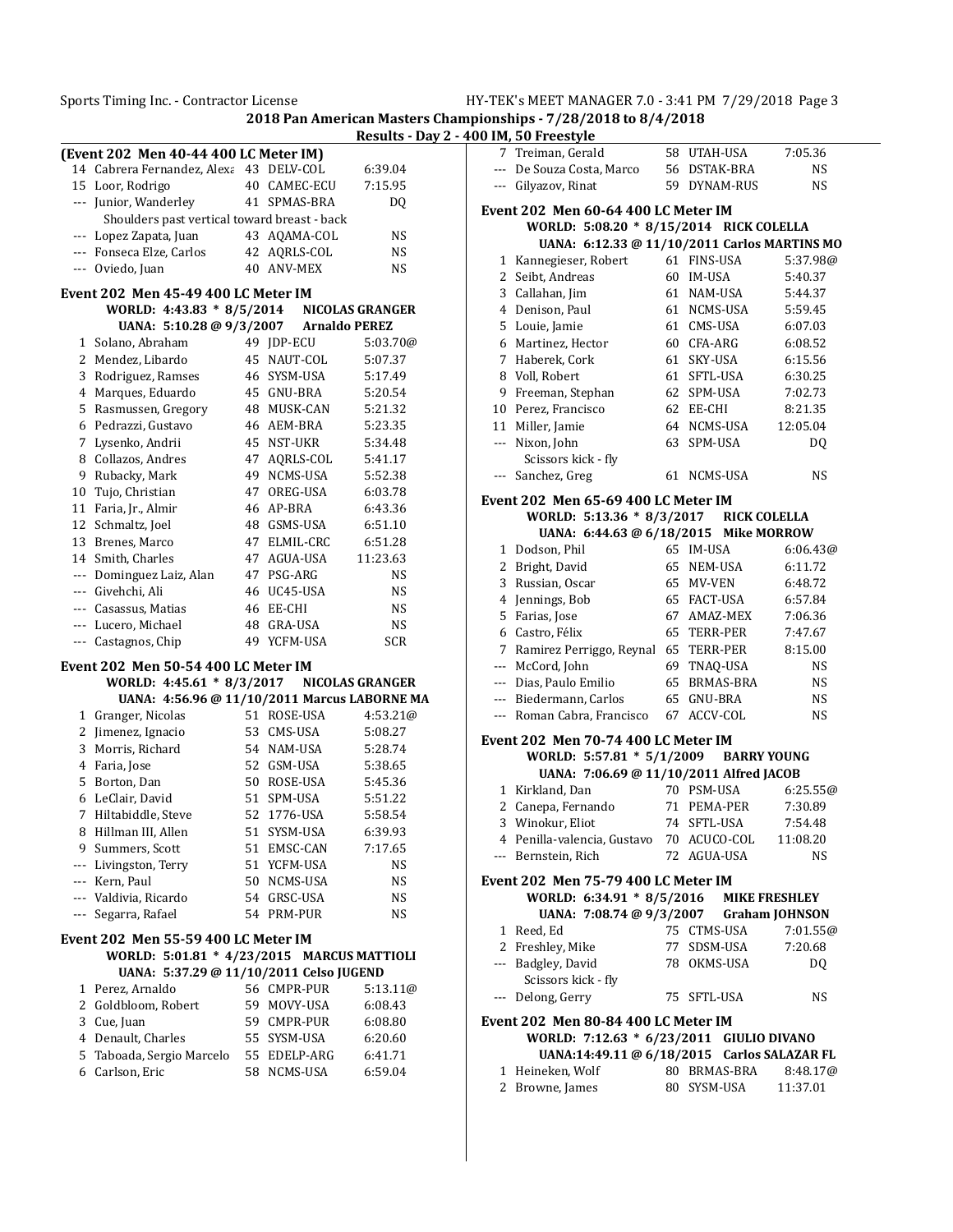|              | (Event 202 Men 80-84 400 LC Meter IM)       |    |                                    |                          |    | 16 Arroyo Castillo, Tanya                   |    | 31 PAR-PAR                           | 35.79          |
|--------------|---------------------------------------------|----|------------------------------------|--------------------------|----|---------------------------------------------|----|--------------------------------------|----------------|
|              | 3 Maldonado, Luis                           |    | 81 PRM-PUR                         | 12:30.42                 |    | 17 Guzmán, Pamela                           |    | 31 MASPE-CHI                         | 37.17          |
|              |                                             |    |                                    |                          |    | 18 Babilonia Tovar, Lina                    |    | 32 AQRLS-COL                         | 39.45          |
|              | Event 202 Men 85-89 400 LC Meter IM         |    |                                    |                          | 19 | Monge Quiros, Paola                         |    | 31 MASJO-CRC                         | 39.50          |
|              | WORLD: 8:21.81 * 7/11/2010 THOMAS MAINE     |    |                                    |                          |    | 20 Garro Cordero, Maria                     |    | 32 MASJO-CRC                         | 41.35          |
|              | 1 Monné, John                               |    | 88 ETOB-CAN                        | 12:58.17                 |    | 21 Jimenez, Karolina                        |    | 33 ELMIL-CRC                         | 45.49          |
|              | Event 203 Women 18-24 50 LC Meter Freestyle |    |                                    |                          |    | --- Sanchez Campos, Laura                   |    | 32 BRZA-COL                          | <b>NS</b>      |
|              | 1 Conlon, Kali                              |    | 23 SRVM-USA                        | 28.04                    |    | --- Fluchaire Bernal, Ethel                 |    | 33 ANV-MEX                           | <b>NS</b>      |
|              | 2 Gamboa Gongora, Jessica 21 ANTAR-MEX      |    |                                    | 30.28                    |    | --- Rogulj, Bonnie                          |    | 33 SACM-USA                          | <b>NS</b>      |
|              | 3 Sappey, Emma                              |    | 19 CMS-USA                         | 30.59                    |    |                                             |    |                                      |                |
|              | 4 Bennett, Sara                             |    | 20 IAMA-USA                        | 30.78                    |    | Event 203 Women 35-39 50 LC Meter Freestyle |    |                                      |                |
| 5.           | Escamilla Ramirez, Karen 23 URIOS-MEX       |    |                                    | 31.63                    |    | WORLD:<br>$25.98 * 8/8/2006$                |    | <b>DARA TORRES</b>                   |                |
|              | 6 Bennett, Alex                             |    | 22 IAMA-USA                        | 31.89                    |    | <b>UANA:</b>                                |    | 28.15 @ 11/10/2011 Maria Carolina RI |                |
|              | 7 Krasykova, Albina                         |    | 19 MPNY-USA                        | 32.49                    |    | 1 Ferreira, Aline                           |    | 36 OKUDA-BRA                         | 28.22          |
| 8            | Krasykova, Polina                           |    | 19 MPNY-USA                        | 32.80                    |    | 2 Nuudi, Laura                              |    | 37 PBM-USA                           | 28.76          |
| 9            | Cascante, Allison                           |    | 21 ELMIL-CRC                       | 33.93                    | 3  | Grover, Mollie                              |    | 37 UMAC-USA                          | 28.83          |
| 10           | Garcia Moreno, Kioa                         |    | 22 MORSS-MEX                       | 34.67                    | 4  | Paz, Omaivi                                 |    | 38 CPA-VEN                           | 28.91          |
| 11           | Reynolds, Edith                             |    | 22 AWLM-USA                        | 43.65                    | 5  | Figueira, Nahone                            |    | 37 OKUDA-BRA                         | 28.99          |
|              | --- Morgan, Samantha                        |    | 22 PBM-USA                         | <b>NS</b>                | 6  | Myandsoo-Simmons, Mar 38 ACUCO-COL          |    |                                      | 30.27          |
|              |                                             |    |                                    |                          | 7  | Nymeyer, Elizabeth                          |    | 36 MINN-USA                          | 30.62          |
|              | Event 203 Women 25-29 50 LC Meter Freestyle |    |                                    |                          | 8  | Medero, Monica                              |    | 37 FENIX-DOM                         | 30.73          |
|              | WORLD:                                      |    | 25.42 * 2/15/2004 ANNABEL KOSTEN   |                          |    | 9 Versalovic, Valeria                       |    | 37 MBI-BOL                           | 30.75          |
|              | <b>UANA:</b>                                |    | 28.43 @ 6/18/2015 Mayra ROBERTI DE |                          |    | *10 Mullins, Elizabeth                      |    | 37 PSCM-USA                          | 31.12          |
|              | 1 Moronuki, Emi                             |    | 26 PSCM-USA                        | 26.50@                   |    | *10 Felton-Rodriguez, Tanya                 |    | 39 SPM-USA                           | 31.12          |
|              | 2 Destro, Lisiane                           |    | 25 SPMAS-BRA                       | 27.27                    |    | 12 Dresseno, Luciana                        |    | 39 GNU-BRA                           | 31.98          |
|              | 3 Rodriguez, Yanina                         |    | 27 CNSA-ARG                        | 28.57                    |    | 13 Andara, Melanie                          |    | 36 PBM-USA                           | 32.17          |
|              | 4 Miller, Jenna                             |    | 27 GSMS-USA                        | 28.67                    |    | 14 Flores, Gloria                           |    | 37 LQBLO-CHI                         | 32.38          |
|              | 5 Pierre, Rochelle                          |    | 28 TTO-TRI                         | 29.40                    |    | 15 de Pablo Travisany, Carol 39 EE-CHI      |    |                                      | 34.02          |
|              | 6 Frascino, Priscila                        |    | 29 OKUDA-BRA                       | 29.48                    |    | 16 Scheffel, Kamila                         |    | 36 GNU-BRA                           | 34.09          |
|              | 7 Álvarez, Paulina                          |    | 29 SST-CHI                         | 29.61                    |    | 17 Thomas, Hillary                          |    | 36 GRA-USA                           | 34.24          |
|              | 8 Villalba Ulberich, Magdal 26 ETAND-ARG    |    |                                    | 29.94                    |    | 18 Gontijo, Anna Carolina                   |    | 39 OKUDA-BRA                         | 34.42          |
|              | 9 Walters, Paige                            |    | 27 MICH-USA                        | 30.50                    |    | --- Singleton, Natasha                      |    | 38 SKY-USA                           | <b>NS</b>      |
| 10           | Castillo, Emilia                            |    | 26 SST-CHI                         | 31.30                    |    | Event 203 Women 40-44 50 LC Meter Freestyle |    |                                      |                |
|              | 11 Jara-Charbonneau, Daphı 28 TECH-CAN      |    |                                    | 32.16                    |    | WORLD:                                      |    | 26.44 * 11/7/2009 EDITH OTTERMANN    |                |
|              | 12 Morris, Catalina                         |    | 25 SST-CHI                         | 32.70                    |    | <b>UANA:</b>                                |    | 27.01 @ 6/12/2013 Erica BRAUN        |                |
|              | 13 Hewitt, Jacquelyn                        |    | 25 GSMS-USA                        | 34.24                    |    | 1 Garrone, Maria                            |    | 40 CBBV-ARG                          | 27.66          |
|              |                                             |    |                                    | 42.06                    |    |                                             |    |                                      |                |
|              | 14 Aguilar Arguedas, Marcel 25 MASJO-CRC    |    |                                    |                          |    |                                             |    |                                      |                |
|              | 15 Baldwin, Tricia                          |    | 28 SKY-USA                         | 45.37                    |    | 2 Inada, Noriko                             |    | 40 PSCM-USA<br>44 NCMS-USA           | 27.79          |
|              | 16 Amico, Victoria                          |    | 29 THOR-USA                        | 46.82                    |    | 3 Lindauer, Kerry<br>4 Uhl, Alicia          |    |                                      | 28.03          |
|              |                                             |    |                                    |                          |    |                                             |    | 41 NCMS-USA                          | 28.77          |
|              | Event 203 Women 30-34 50 LC Meter Freestyle |    |                                    |                          | 5  | Stump, Karen                                |    | 40 NCMS-USA                          | 29.06          |
|              | WORLD:<br>$25.74 * 6/6/2008$                |    |                                    | <b>MARTINA MORAVCOVA</b> | 6  | D'Amboise, Marie-Eve                        |    | 40 STL-CAN                           | 29.35          |
|              | <b>UANA:</b>                                |    | 27.42 @ 11/10/2011 Hannah CALDAS   |                          |    | 7 Aten, Rebecca                             |    | 42 SYSM-USA                          | 29.50          |
| $\mathbf{1}$ | Milanez, Estefania                          | 30 | SPMAS-BRA                          | 27.30@                   |    | 8 Schneider, Soraia                         | 43 | OKUDA-BRA                            | 29.67          |
| 2            | O'Leary, Britta                             |    | 34 AWJ-USA                         | 27.72                    | 9  | Gonzalez, Elizabeth                         |    | 43 CROL-CRC                          | 30.55          |
|              | 3 Piazera, Marina                           | 32 | AJINC-BRA                          | 27.97                    | 10 | Balsamo, Denise                             |    | 42 UJS-BRA                           | 31.22          |
|              | 4 Pelluchi, Júlia                           | 30 | BRMAS-BRA                          | 28.59                    | 11 | Montes, Isabel                              |    | 41 PEMA-PER                          | 31.77          |
| 5.           | Kamat, Julie                                |    | 31 SLAP-USA                        | 28.69                    |    | 12 Saunders, Jenne                          |    | 43 STL-CAN                           | 31.80          |
| 6            | Bihler, Rachael                             |    | 30 YCFM-USA                        | 28.78                    | 13 | Chavez, Patricia                            |    | 43 MCHIH-MEX                         | 32.32          |
| 7            | Weidner, Tiffany                            | 33 | SPM-USA                            | 29.85                    |    | 14 Guerra, Ana                              | 41 | FCN-ARG                              | 32.50          |
| 8            | Alonzo, Anel                                | 31 | DN-DOM                             | 30.33                    | 15 | Gonzalez, Tania                             |    | 43 DN-DOM                            | 32.65          |
| 9            | Sexton, Aoife                               |    | 31 MALLO-IRL                       | 31.31                    |    | 16 Caetano, Larissa                         |    | 44 BRMAS-BRA                         | 33.08          |
| 10           | Hermann, Talita                             | 31 | GB-BRA                             | 31.55                    | 17 | Camoes, Marie-Noelle                        | 40 | SPM-USA                              | 33.90          |
| 11           | Feitosa, Tainá                              | 31 | <b>BRMAS-BRA</b>                   | 31.76                    | 18 | France, Jessica                             |    | 42 MINN-USA                          | 34.09          |
| 12           | Mendez, Laura                               | 32 | BRZA-COL                           | 31.92                    | 19 | Villamizar, Ednna                           | 44 | MV-VEN                               | 34.80          |
| 13           | Silva, Clara                                | 31 | TYM-MEX                            | 32.39                    | 20 | Carné, Clara                                | 44 | SCARG-ARG                            | 35.95          |
| 14           | King, Rachel                                |    | 31 CONN-USA                        | 33.06                    | 21 | Ezagury, Kelly                              |    | 43 TTM-USA                           | 36.50          |
|              | 15 Soma, Andrea                             |    | 30 ACMSP-BRA                       | 33.66                    | 22 | Hayman, Annie<br>23 Roman Pulgarin, Ana     |    | 42 SPM-USA<br>40 STGOM-DOM           | 36.57<br>37.62 |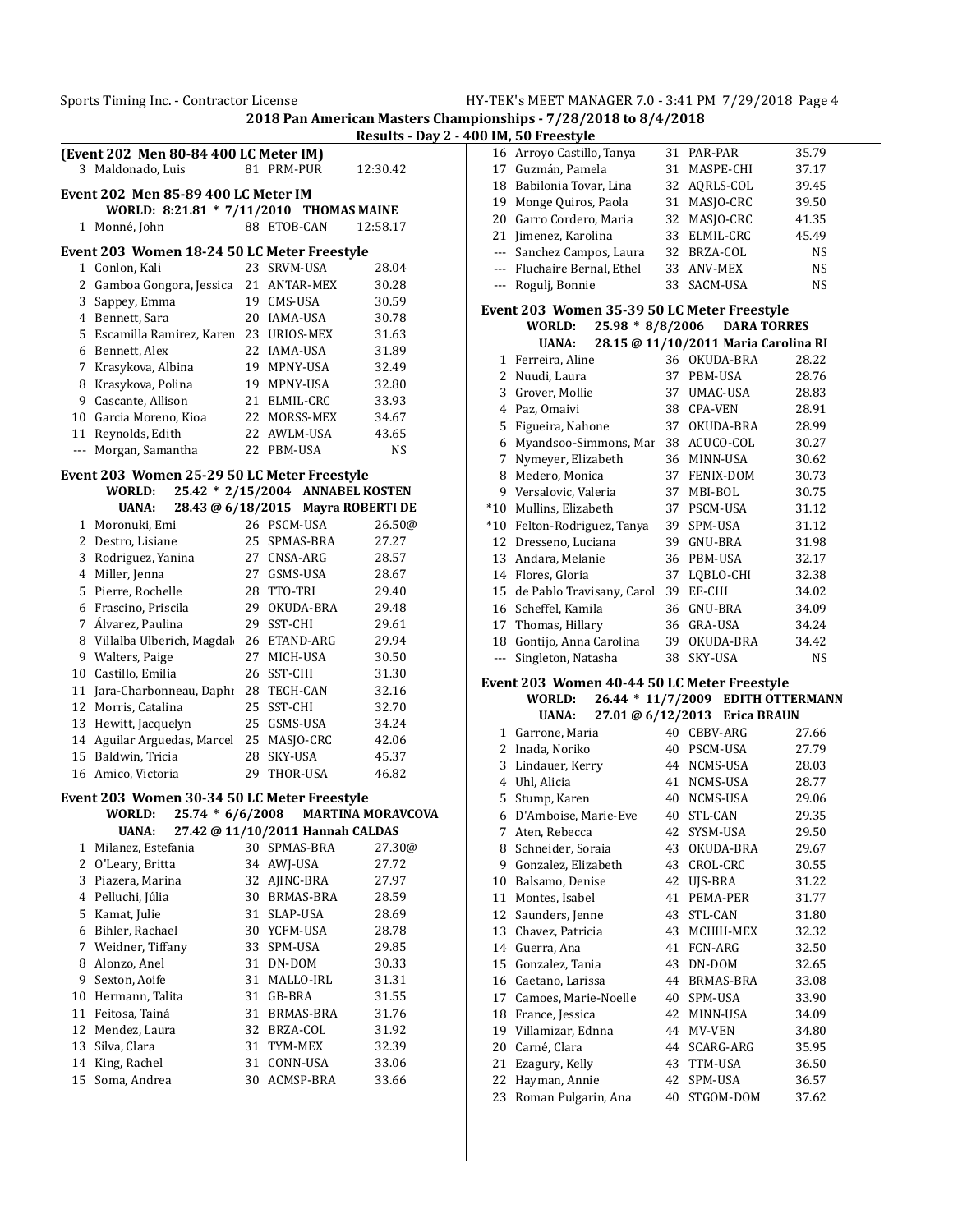|                          | (Event 203 Women 40-44 50 LC Meter Freestyle) |    |                                    |            |                      | 21 Castillo, Carmen                         |                                    | 51 OLIMP-PAR |              | 39.49      |
|--------------------------|-----------------------------------------------|----|------------------------------------|------------|----------------------|---------------------------------------------|------------------------------------|--------------|--------------|------------|
|                          | 24 Ayala, Silvia                              |    | 40 ETAND-ARG                       | 38.14      |                      | 22 Garcia, Christi                          |                                    | 52 INDY-USA  |              | 42.32      |
|                          | 25 Da Silva, Vaneide                          |    | 44 APANI-BRA                       | 47.99      |                      | 23 Minozzo, Katia                           |                                    | 53 GB-BRA    |              | 43.32      |
|                          | Schwartz, Melissa                             |    | 41 THOR-USA                        | NS         |                      | 24 Parra, Jacqueline                        |                                    | 54 MASPE-CHI |              | 45.99      |
| ---                      | Thornhill, Wendy                              |    | 43 SYSM-USA                        | <b>NS</b>  |                      | 25 Fricaud, Christine                       |                                    | 54 GRA-USA   |              | 46.54      |
| ---                      | Cruz, Karine                                  |    | 41 GNU-BRA                         | NS         | $\scriptstyle\cdots$ | De Azevedo, Juliana Carla 51 SPMAS-BRA      |                                    |              |              | <b>NS</b>  |
| $\cdots$                 | Tirado Restrepo, Natalia                      |    | 40 BRZA-COL                        | NS         | $\scriptstyle\cdots$ | Cozier, Danielle                            |                                    | 52 TTO-TRI   |              | <b>NS</b>  |
|                          | Castro, Flavia                                |    | 44 GNU-BRA                         | NS         | $---$                | Castaño, Marcela                            |                                    | 54 CCMA-COL  |              | <b>NS</b>  |
|                          | Riaño Mendieta, Pierangl                      |    | 40 AQRLS-COL                       | <b>NS</b>  |                      | Sancan Quinde, Laura                        |                                    | 50 FENA-ECU  |              | <b>NS</b>  |
| $\scriptstyle\cdots$     | Souza, Doriane                                |    | 41 BRMAS-BRA                       | <b>NS</b>  |                      | Dominguez, Diana                            |                                    | 51 OLIMP-PAR |              | <b>NS</b>  |
|                          |                                               |    |                                    |            | $\scriptstyle\cdots$ | Ferreira, Branca                            |                                    |              | 53 OKUDA-BRA | <b>NS</b>  |
|                          | Event 203 Women 45-49 50 LC Meter Freestyle   |    |                                    |            |                      |                                             |                                    |              |              |            |
|                          | WORLD:                                        |    | 26.59 * 3/16/2011 EDITH OTTERMANN  |            |                      | Event 203 Women 55-59 50 LC Meter Freestyle |                                    |              |              |            |
|                          | <b>UANA:</b>                                  |    | 28.37 @ 11/10/2011 Sandra CROUSSE  |            |                      | WORLD:                                      | 28.69 * 7/16/2017 KARLYN PIPES     |              |              |            |
|                          | 1 Braun, Erika                                |    | 46 NCMS-USA                        | 27.51@     |                      | <b>UANA:</b>                                | 31.59 @ 6/18/2015 Susan INGRAHAM   |              |              |            |
|                          | 2 Eldridge, Beth                              |    | 48 MOVY-USA                        | 28.41      |                      | 1 Green Blair, Holly                        |                                    | 55 PBM-USA   |              | 28.77      |
| 3                        | Sheppard, Rosie                               |    | 49 UC09-USA                        | 28.79      | $\mathbf{2}$         | Cleavenger, Becky                           |                                    | 55 CVMM-USA  |              | 30.13      |
|                          | 4 Tejeda, Ana                                 |    | 47 DN-DOM                          | 29.77      | 3                    | MacKenzie, Muffy                            |                                    | 55 MICH-USA  |              | 30.84      |
|                          | 5 Agrizzi, Rovana                             |    | 46 SPMAS-BRA                       | 31.37      |                      | 4 Irish Bostic, Linda                       |                                    | 55 PBM-USA   |              | 32.42      |
|                          | 6 Gulfo Gonzalez, Paola                       |    | 45 BRZA-COL                        | 32.76      | 5                    | Krzic, Maja                                 |                                    | 55 UBC-CAN   |              | 32.58      |
|                          | 7 Nogueras, Marie                             |    | 48 CMPR-PUR                        | 34.58      | 6                    | Courtney, Zena                              |                                    | 59 PSM-USA   |              | 32.77      |
|                          | 8 Pusch, Judy                                 |    | 49 ASC-USA                         | 38.81      | 7                    | Neville, Debra                              |                                    | 59 TTO-TRI   |              | 33.37      |
| 9                        | Greene, Dana                                  |    | 49 NCMS-USA                        | 39.44      | 8                    | Groselle, Laura                             |                                    | 58 SYSM-USA  |              | 34.23      |
| 10                       | Jarruche, Soraia                              |    | 48 SPMAS-BRA                       | 39.88      | 9                    | Cabda, Maria                                |                                    | 55 ELMIL-CRC |              | 34.59      |
| 11                       | Day, Danielle                                 |    | 49 MICH-USA                        | 43.13      | 10                   | Johnson, Andrea                             |                                    | 57 FACT-USA  |              | 35.41      |
|                          | 12 Gonzalez, Milena                           |    | 49 ELMIL-CRC                       | 53.17      |                      | 11 Ulberich, Ana Cristina                   |                                    |              | 55 ETAND-ARG | 39.16      |
|                          | 13 Montiel, Alejandra                         |    | 46 ELMIL-CRC                       | 1:18.56    |                      | 12 Gutierrez, Clara                         |                                    | 58 CCMA-COL  |              | 39.71      |
| $\cdots$                 | LeClair, Dale                                 |    | 49 SPM-USA                         | <b>NS</b>  |                      | 13 Stephenson, Natalie                      |                                    | 57 MOVY-USA  |              | 40.51      |
| $\cdots$                 | Balharry, Geraldine                           |    | 49 SYSM-USA                        | <b>NS</b>  |                      | 14 Frabetti Oliveira Ve, Unkr. 57 MASPR-BRA |                                    |              |              | 40.53      |
| $\cdots$                 | Rosso, Valeria                                |    | 45 FFAA-ARG                        | <b>NS</b>  |                      | 15 Grenier, Marisa                          |                                    | 58 RGSC-USA  |              | 41.27      |
|                          | Walters, Suzanne                              |    | 48 L4S-USA                         | NS         |                      | 16 Ault, Mary                               |                                    | 56 UC14-USA  |              | 42.67      |
|                          | Arango Mejia, Claudia                         |    | 49 CCMA-COL                        | <b>NS</b>  | 17                   | Garcia, Astrid                              |                                    | 56 DN-DOM    |              | 43.55      |
| $\hspace{0.05cm} \ldots$ | Simmons, Lynne                                |    | 49 NEM-USA                         | NS         | 18                   | Mardle, Valerie                             |                                    | 55 BDO-USA   |              | 49.77      |
|                          | --- Miller, Valeria                           |    | 49 OAK-CAN                         | <b>SCR</b> | 19                   | Da Silva, Josiane                           |                                    |              | 57 BRMAS-BRA | 55.20      |
|                          | Event 203 Women 50-54 50 LC Meter Freestyle   |    |                                    |            | 20                   | Montero Calderon, Marta 58 PIRAT-CRC        |                                    |              |              | 56.91      |
|                          | WORLD:                                        |    | 27.09 * 6/28/2015 MARIE FUZZATI    |            | $\cdots$             | Schaenen, Inda                              |                                    | 58 CSPM-USA  |              | <b>NS</b>  |
|                          | <b>UANA:</b>                                  |    | 30.01 @ 6/12/2013 Laurie DITOMMASO |            | $\scriptstyle\cdots$ | Shonkwiler, Cathy                           |                                    | 58 YCFM-USA  |              | <b>NS</b>  |
|                          | 1 Dillmann, Liz                               |    | 53 IM-USA                          | 28.99@     | $\cdots$             | Jones, Eney                                 |                                    | 58 PBM-USA   |              | <b>NS</b>  |
| 2                        | Sappey, Collette                              |    | 54 CMS-USA                         | 29.29      | $\cdots$             | Franco, Tania Lucia                         |                                    |              | 57 BRMAS-BRA | <b>NS</b>  |
|                          | 3 Wilson, Jamie                               |    | 52 PALM-USA                        | 30.06      | $\cdots$             | Eicks, Stacey                               |                                    | 59 WMST-USA  |              | <b>SCR</b> |
| 4                        | Tomley, Patty                                 |    | 51 ESMS-USA                        | 30.47      |                      | Event 203 Women 60-64 50 LC Meter Freestyle |                                    |              |              |            |
|                          | 5 Kunovac, Jelena                             |    | 54 LVM-USA                         | 30.68      |                      | WORLD:                                      | 28.90 * 3/17/2018 JENNY WHITELEY   |              |              |            |
|                          | 6 Godges, Arlette                             |    | 54 CVMM-USA                        | 30.73      |                      | <b>UANA:</b>                                | 33.59 @ 6/18/2015 Virginia OLANO D |              |              |            |
|                          | 7 Rietz, Heather                              |    | 50 UC15-USA                        | 30.78      |                      | 1 Noyes, Penny                              |                                    | 64 SKY-USA   |              | 29.69      |
| 8                        | Wolff, Celia                                  |    | 52 NCMS-USA                        | 30.91      | 2                    | Granger, Traci                              |                                    | 60 LAPS-USA  |              | 30.16      |
| 9                        | Elias, Tiitta                                 | 51 | MOST-USA                           | 31.36      | 3                    | Ganze, Cathy                                |                                    | 61 SDSM-USA  |              | 31.23      |
| 10                       | Goldschmidt, Claudia                          |    | 51 SYSM-USA                        | 31.95      | 4                    | Wheeler, Barbara                            |                                    | 61 TAM-USA   |              | 32.65      |
| 11                       | Grundhoefer, Marianne                         |    | 54 ESMS-USA                        | 32.07      | 5                    | Szymczak, Wendy                             |                                    | 60 MICH-USA  |              | 32.87      |
|                          | 12 Elias-Williams, Maria                      |    | 54 PALM-USA                        | 32.08      | 6                    | Siegel, Christine                           |                                    | 61 SDSM-USA  |              | 33.14      |
|                          |                                               |    |                                    |            |                      | Ritter, Susan                               |                                    | 61 CSMT-USA  |              | 33.32      |
| 13                       | Dalmasy-Laccetti, Americ                      | 50 | SDMDR-DOM                          | 32.58      | 7                    |                                             |                                    | 60 CPM-BRA   |              | 33.52      |
| 14                       | Brandt, Tabitha                               |    | 50 SPM-USA                         | 32.78      | 8                    | Mallarino, Aroma                            |                                    |              |              |            |
| 15                       | Rodacki, Andrea                               |    | 50 CC-BRA                          | 33.74      | 9                    | Devanney, Celia                             |                                    | 61 GOLD-USA  |              | 33.84      |
|                          | 16 Fuss, Karen                                |    | 52 GSMS-USA                        | 34.08      | 10                   | Kirkpatrick-Reno, Nancy                     |                                    | 63 CVMM-USA  |              | 34.08      |
| 17                       | Ferrari, Andrea                               |    | 53 MLZ-ARG                         | 35.41      | 11                   | Lasher, Cynthia                             |                                    | 61 FACT-USA  |              | 34.73      |
| 18                       | Bigoni, Vivian                                | 53 | ENDUR-BRA                          | 35.80      | 12                   | Fisk, Debbie                                |                                    | 61 FACT-USA  |              | 34.76      |
| 19<br>20                 | Belmar, Doris<br>Chutrau, Paula               |    | 52 VERMO-CHI                       | 36.79      | 13                   | Mariante, Rosane                            |                                    | 63 GNU-BRA   |              | 35.22      |
|                          |                                               |    | 54 ETAND-ARG                       | 38.35      |                      | 14 Weir, Sue                                |                                    | 62 MICH-USA  |              | 35.43      |

| . .            | Gastino, Garmen                             | ັ  | OPHONE TIME                                                        |            |
|----------------|---------------------------------------------|----|--------------------------------------------------------------------|------------|
|                | 22 Garcia, Christi                          |    | 52 INDY-USA                                                        | 42.32      |
|                | 23 Minozzo, Katia                           |    | 53 GB-BRA                                                          | 43.32      |
|                | 24 Parra, Jacqueline                        |    | 54 MASPE-CHI                                                       | 45.99      |
| 25             | Fricaud, Christine                          |    | 54 GRA-USA                                                         | 46.54      |
|                | --- De Azevedo, Juliana Carla 51 SPMAS-BRA  |    |                                                                    | NS         |
|                | --- Cozier, Danielle                        |    | 52 TTO-TRI                                                         | <b>NS</b>  |
|                | --- Castaño, Marcela                        |    | 54 CCMA-COL                                                        | <b>NS</b>  |
|                | --- Sancan Quinde, Laura                    |    | 50 FENA-ECU                                                        | NS         |
|                | --- Dominguez, Diana                        | 51 | OLIMP-PAR                                                          | <b>NS</b>  |
|                | --- Ferreira, Branca                        |    | 53 OKUDA-BRA                                                       | NS         |
|                |                                             |    |                                                                    |            |
|                | Event 203 Women 55-59 50 LC Meter Freestyle |    |                                                                    |            |
|                | <b>WORLD:</b>                               |    | 28.69 * 7/16/2017 KARLYN PIPES<br>31.59 @ 6/18/2015 Susan INGRAHAM |            |
|                | UANA:                                       |    |                                                                    |            |
|                | 1 Green Blair, Holly                        |    | 55 PBM-USA                                                         | 28.77@     |
|                | 2 Cleavenger, Becky                         |    | 55 CVMM-USA                                                        | 30.13      |
|                | 3 MacKenzie, Muffy                          |    | 55 MICH-USA                                                        | 30.84      |
|                | 4 Irish Bostic, Linda                       |    | 55 PBM-USA                                                         | 32.42      |
|                | 5 Krzic, Maja                               |    | 55 UBC-CAN                                                         | 32.58      |
|                | 6 Courtney, Zena                            |    | 59 PSM-USA                                                         | 32.77      |
|                | 7 Neville, Debra                            |    | 59 TTO-TRI                                                         | 33.37      |
|                | 8 Groselle, Laura                           |    | 58 SYSM-USA                                                        | 34.23      |
| 9              | Cabda, Maria                                |    | 55 ELMIL-CRC                                                       | 34.59      |
| 10             | Johnson, Andrea                             |    | 57 FACT-USA                                                        | 35.41      |
| 11             | Ulberich, Ana Cristina                      |    | 55 ETAND-ARG                                                       | 39.16      |
| 12             | Gutierrez, Clara                            |    | 58 CCMA-COL                                                        | 39.71      |
| 13             | Stephenson, Natalie                         |    | 57 MOVY-USA                                                        | 40.51      |
| 14             | Frabetti Oliveira Ve, Unkr 57 MASPR-BRA     |    |                                                                    | 40.53      |
| 15             | Grenier, Marisa                             |    | 58 RGSC-USA                                                        | 41.27      |
|                | 16 Ault, Mary                               |    | 56 UC14-USA                                                        | 42.67      |
|                | 17 Garcia, Astrid                           |    | 56 DN-DOM                                                          | 43.55      |
| 18             | Mardle, Valerie                             |    | 55 BDO-USA                                                         | 49.77      |
| 19             | Da Silva, Josiane                           |    | 57 BRMAS-BRA                                                       | 55.20      |
|                | 20 Montero Calderon, Marta                  |    | 58 PIRAT-CRC                                                       | 56.91      |
|                | --- Schaenen, Inda                          |    | 58 CSPM-USA                                                        | NS         |
|                | --- Shonkwiler, Cathy                       |    | 58 YCFM-USA                                                        | NS         |
|                | --- Jones, Eney                             |    | 58 PBM-USA                                                         | <b>NS</b>  |
|                | --- Franco, Tania Lucia                     |    | 57 BRMAS-BRA                                                       | <b>NS</b>  |
|                | --- Eicks, Stacey                           |    | 59 WMST-USA                                                        | <b>SCR</b> |
|                | Event 203 Women 60-64 50 LC Meter Freestyle |    |                                                                    |            |
|                | WORLD:                                      |    | 28.90 * 3/17/2018 JENNY WHITELEY                                   |            |
|                | <b>UANA:</b>                                |    | 33.59 @ 6/18/2015 Virginia OLANO DE                                |            |
| 1              | Noyes, Penny                                | 64 | SKY-USA                                                            | 29.69@     |
| $\overline{c}$ | Granger, Traci                              |    | 60 LAPS-USA                                                        | 30.16      |
| 3              | Ganze, Cathy                                | 61 | SDSM-USA                                                           | 31.23      |
| 4              | Wheeler, Barbara                            | 61 | TAM-USA                                                            | 32.65      |
| 5              | Szymczak, Wendy                             | 60 | MICH-USA                                                           | 32.87      |
| 6              | Siegel, Christine                           | 61 | SDSM-USA                                                           | 33.14      |
| 7              | Ritter, Susan                               | 61 | CSMT-USA                                                           | 33.32      |
| 8              | Mallarino, Aroma                            | 60 | CPM-BRA                                                            | 33.52      |
| 9              | Devanney, Celia                             | 61 | GOLD-USA                                                           | 33.84      |
| 10             | Kirkpatrick-Reno, Nancy                     | 63 | CVMM-USA                                                           | 34.08      |
| 11             | Lasher, Cynthia                             | 61 | FACT-USA                                                           | 34.73      |
| 12             | Fisk, Debbie                                | 61 | FACT-USA                                                           | 34.76      |
| 13             | Mariante, Rosane                            | 63 | GNU-BRA                                                            | 35.22      |
| 14             | Weir, Sue                                   | 62 | MICH-USA                                                           | 35.43      |
| 15             | Friedman, Jill                              | 61 | AGUA-USA                                                           | 38.48      |
|                |                                             |    |                                                                    |            |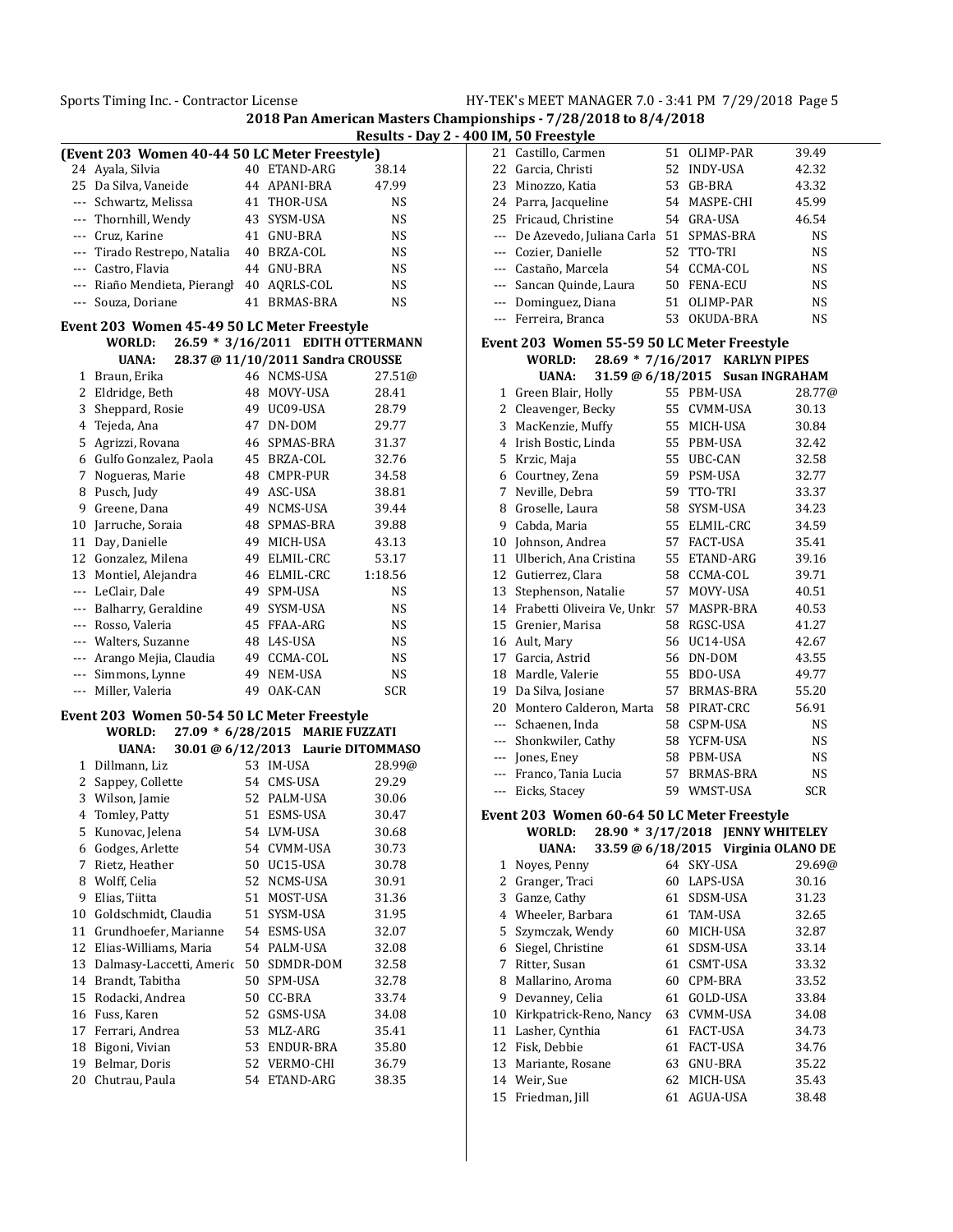**2018 Pan American Masters Championships - 7/28/2018 to 8/4/2018 Results - Day 2 - 400 IM, 50 Freestyle**

|       |                                               |    |                 | <b>Kesuits</b> - |
|-------|-----------------------------------------------|----|-----------------|------------------|
|       | (Event 203 Women 60-64 50 LC Meter Freestyle) |    |                 |                  |
|       | 16 Ocampo, Patricia                           | 61 | ACUCO-COL       | 38.83            |
| 17    | Velez Escobar, Maria                          | 64 | BRZA-COL        | 40.61            |
| 18    | Hinson, Jan                                   | 64 | ESMS-USA        | 40.93            |
| 19    | Glennan, Lolly                                | 64 | <b>FACT-USA</b> | 41.82            |
| 20    | Garcia, Angela                                | 61 | AQAMA-COL       | 48.22            |
| 21    | Carey, Beth                                   | 61 | MICH-USA        | 52.03            |
| 22    | Cobetto, Louise                               | 64 | CAMO-CAN        | 57.69            |
|       | 23 Pereira Cordeiro, Maria L                  | 64 | GB-BRA          | 1:01.76          |
| $---$ | Pederson, Deborah                             | 61 | MOST-USA        | DQ               |
|       | False start                                   |    |                 |                  |
| ---   | Grilli, Tracy                                 | 61 | NEM-USA         | NS               |
|       | Bougaud, Claude                               | 61 | CCMA-COL        | NS               |
|       | Kryka, Nancy                                  | 63 | SYSM-USA        | NS.              |
|       | Munro, Nancy                                  | 60 | PBM-USA         | NS               |
|       | Morrison, Lynn                                | 64 | NTXL-USA        | NS               |
|       | Garcia Davila, Maria de L                     | 61 | ANV-MEX         | NS               |
|       |                                               |    |                 |                  |

## **Event 203 Women 65-69 50 LC Meter Freestyle WORLD: 29.92 \* 8/19/2016 LAURA VAL**

|     | UANA:                                       |    | 35.54 @ 6/18/2015 Aida DAVIS |           |
|-----|---------------------------------------------|----|------------------------------|-----------|
| 1   | Val, Laura                                  | 67 | TAM-USA                      | 29.17*    |
| 2   | Davis, Charlotte                            | 68 | PSM-USA                      | 31.55     |
| 3   | Steiger, Regula                             | 66 | SVB-SUI                      | 32.69     |
| 4   | Fulton, Linda                               |    | 66 YCFM-USA                  | 34.49     |
| 5   | Guins, Ann                                  | 65 | SYSM-USA                     | 34.78     |
| 6   | Halfacre, Susan                             | 66 | GSC-USA                      | 34.82     |
| 7   | Miller, Celeste                             | 68 | SNM-USA                      | 36.31     |
| 8   | Bisogno, Laurie                             | 66 | MOVY-USA                     | 36.42     |
| 9   | Burke, Randee                               | 66 | MOST-USA                     | 37.26     |
| 10  | Quintero, Myriam                            | 69 | ACUCO-COL                    | 37.58     |
| 11  | Uible, Barbara                              | 67 | GCST-USA                     | 37.72     |
| 12  | Moore, Meredith                             | 69 | SYSM-USA                     | 37.79     |
| 13  | Zirger, Brigitte                            | 66 | MICH-USA                     | 38.57     |
| 14  | Longas, Marta                               | 67 | BRZA-COL                     | 39.17     |
| 15  | Early, Karen                                | 66 | <b>FACT-USA</b>              | 40.57     |
| 16  | Felton, Linda                               | 68 | SPM-USA                      | 40.87     |
| 17  | Van Ast, Nancy                              | 67 | PALM-USA                     | 43.45     |
| 18  | Acosta Romero, Maria                        | 67 | PAR-PAR                      | 45.09     |
| 19  | Medina, Graciela                            | 69 | CFA-ARG                      | 50.43     |
| 20  | Mieses, Sandra                              | 67 | DN-DOM                       | 50.52     |
| 21  | Geromel Bezerra de M, U                     | 65 | MASPR-BRA                    | 52.98     |
| --- | Vaca, Laura                                 | 65 | <b>ANV-MEX</b>               | NS        |
| --- | Jones, Cynthia                              | 68 | <b>IM-USA</b>                | <b>NS</b> |
| --- | Myer, Cynthia                               | 65 | 02-USA                       | NS        |
| --- | Giraldo, Maria                              | 65 | AQAMA-COL                    | <b>NS</b> |
|     | Event 203 Women 70-74 50 LC Meter Freestyle |    |                              |           |

| <b>WORLD:</b>                    |  | 33.02 * 8/5/2017 DIANN UUSTAL |                         |  |  |
|----------------------------------|--|-------------------------------|-------------------------|--|--|
| 37.37 @ 9/3/2007<br><b>UANA:</b> |  |                               | <b>Barbara ZAREMSKI</b> |  |  |
| 1 Williamson, Francine           |  | 70 GAJA-USA                   | 34.43@                  |  |  |
| 2 Carson, June                   |  | 70 SYSM-USA                   | 34.91                   |  |  |
| 3 Holbrook, Julianna             |  | 71 SYSM-USA                   | 35.30                   |  |  |
| 4 Davis, Aida                    |  | 70 PEMA-PER                   | 35.54                   |  |  |
| 5 McDaniel, Georgia              |  | 72 IM-USA                     | 38.59                   |  |  |
| 6 Page, Anne                     |  | 70 SPM-USA                    | 38.88                   |  |  |
| 7 Prebble, Juanita               |  | 70 UNBM-CAN                   | 41.02                   |  |  |
| 8 Shoenberger, Linda             |  | 71 TAM-USA                    | 41.50                   |  |  |
|                                  |  |                               |                         |  |  |

|       | <u>JU IM, JU FLEESLYIE</u>                  |    |                                     |            |
|-------|---------------------------------------------|----|-------------------------------------|------------|
|       | 9 Ferber, Jane                              | 73 | FACT-USA                            | 42.53      |
|       | 10 LaCoppola, Vicki                         | 71 | FACT-USA                            | 48.04      |
|       | 11 Suttie, Rae                              |    | 74 FACT-USA                         | 49.67      |
|       | 12 McKenney, Marilynn                       |    | 71 FACT-USA                         | 59.53      |
|       | 13 Mello, Kaya                              |    | 71 BRMAS-BRA                        | 1:02.16    |
|       | 14 Simonsen, Anne                           |    | 72 FACT-USA                         | 1:09.05    |
| $---$ | Smith, Diane                                | 73 | CVMM-USA                            | <b>SCR</b> |
|       | Event 203 Women 75-79 50 LC Meter Freestyle |    |                                     |            |
|       | <b>WORLD:</b>                               |    | 34.85 * 3/3/2006 JANE ASHER         |            |
|       | UANA:                                       |    | 42.73 @ 6/18/2015 Maria Salvadora M |            |
|       | 1 Silva, Vera Lucia                         |    | 77 BRMAS-BRA                        | 39.32@     |
|       | 2 Ridout, Nancy                             |    | 76 TAM-USA                          | 39.62      |
|       | 3 Ackley, Ella                              |    | 76 UC31-USA                         | 41.03      |
|       | 4 Newland, Susan                            |    | 77 FACT-USA                         | 48.19      |
|       | 5 Dillon Stewart, Jane                      |    | 76 WMAC-USA                         | 48.58      |
|       | 6 Stephens, Marylou                         |    | 76 GAJA-USA                         | 52.12      |
|       | 7 Bradley, Marianne                         |    | 75 FACT-USA                         | 55.57      |
|       |                                             |    |                                     |            |
|       | Event 203 Women 80-84 50 LC Meter Freestyle |    |                                     |            |
|       | WORLD:                                      |    | 37.61 * 5/5/2012 JANE ASHER         |            |
|       | UANA:                                       |    | 54.03 @ 6/18/2015 Diane WHEATLEY    |            |
|       | 1 Detrick, Johnnie                          |    | 83 VMST-USA                         | 40.60@     |
|       | 2 Tullman, Patricia                         |    | 81 FACT-USA                         | 46.02      |
|       | 3 Jaffe, Kristin                            |    | 80 TAM-USA                          | 50.53      |
|       | 4 Hastings, Patricia                        |    | 83 BSMT-USA                         | 50.92      |
|       | 5 Coakley, Marian                           |    | 81 NEM-USA                          | 52.40      |
|       | 6 Beattie, Ernestine                        |    | 82 YCFM-USA                         | 55.41      |
| 7     | Diaz, Pilar                                 |    | 83 AMAZ-MEX                         | 1:29.20    |
|       | Event 203 Women 85-89 50 LC Meter Freestyle |    |                                     |            |
|       | WORLD:                                      |    | 38.98 * 5/26/2016 JANE ASHER        |            |
|       | UANA:                                       |    | 50.33 @ 6/12/2013 Betty LORENZI     |            |
|       | 1 Wheatley, Diane                           |    | 85 MOST-USA                         | 57.25      |
|       | 2 Coleman, Caroline                         |    | 88 MARY-USA                         | 1:02.00    |
|       | Event 204 Men 18-24 50 LC Meter Freestyle   |    |                                     |            |
|       | 1 Goeken, Philip                            |    | 22 AAAA-USA                         | 24.94      |
|       | 2 Alfaro, Andres                            |    | 22 AQUAS-ESA                        | 25.03      |
|       | 3 Gavegno, Matias                           |    | 24 CASLA-ARG                        | 25.56      |
|       | 4 Ryherd, William Seth                      |    | 20 AAAA-USA                         | 25.98      |
|       | 5 Kearney, Cameron                          |    | 21 YCFM-USA                         | 25.99      |
|       | 6 Kolb, William                             |    | 23 SKY-USA                          | 26.43      |
|       | 7 Heinrich, Andres                          |    | 24 CAOU-ARG                         | 26.45      |
| 8     | St. Vincent, Thomas                         | 24 | RAC-USA                             | 26.46      |
| 9     | Marques, Lucas                              | 20 | GNU-BRA                             | 26.47      |
| 10    | Becker, Allan                               | 22 | <b>CUICA-MEX</b>                    | 27.02      |
| 11    | Taylor, Christopher                         | 22 | WILD-CAN                            | 27.72      |
| 12    | Ramos Castillo, Marco                       | 18 | LEOMA-MEX                           | 29.27      |
| 13    | Cullell, Jose                               | 23 | PIRAT-CRC                           | 29.30      |
| 14    | Ramirez-Laureano, Emilia                    | 24 | SPORT-MEX                           | 29.39      |
| 15    | Silva Alves, Bruno                          | 23 | APANI-BRA                           | 30.10      |
| 16    | Morrison, Zachary                           | 23 | EMSC-CAN                            | 30.23      |
| 17    | Pruett, Jacob                               | 22 | PSCM-USA                            | 31.68      |
| $---$ | Gamroth, Grant                              | 21 | PSCM-USA                            | <b>NS</b>  |
| $---$ | Ascencio, Adrian                            | 24 | AU-MEX                              | NS         |
|       |                                             |    |                                     |            |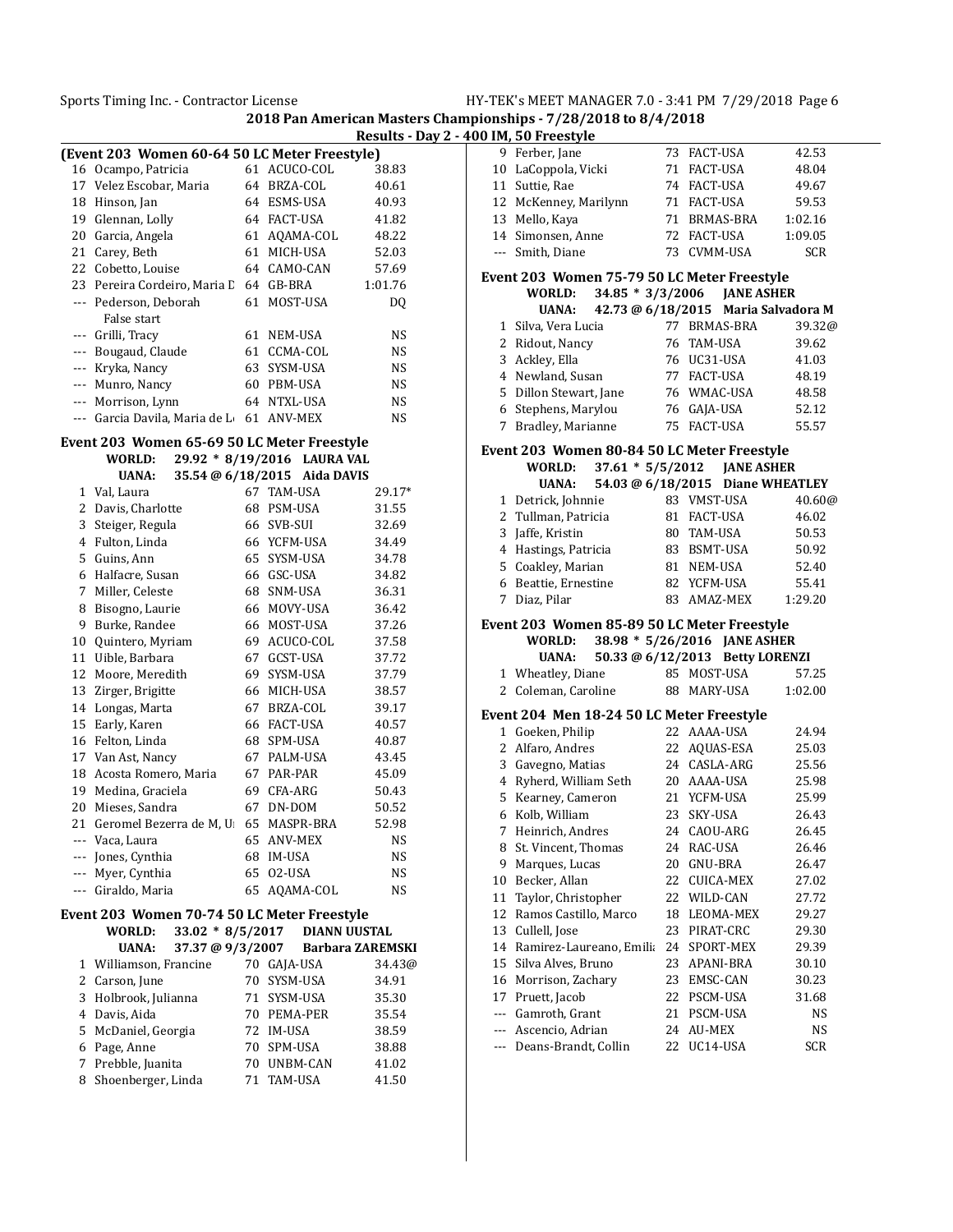|    | Event 204  Men 25-29 50 LC Meter Freestyle |                                     |           |              | 22 Rodriguez Muraira, Jose / 31 C4-MEX    |                                  | 27.95          |
|----|--------------------------------------------|-------------------------------------|-----------|--------------|-------------------------------------------|----------------------------------|----------------|
|    | WORLD:                                     | 22.30 * 2/18/2017 A.LIUKKONEN       |           |              | 23 Flores, Carlos                         | 31 ANV-MEX                       | 28.31          |
|    |                                            |                                     |           |              | 24 Vargas, Randy                          | 30 CROL-CRC                      | 28.57          |
|    | <b>UANA:</b>                               | 23.37 @ 6/18/2015 Strasser SANKAR   |           |              | 25 Guevara Gonzalez, Christi 34 ANV-MEX   |                                  | 29.60          |
|    | 1 Messias, Felipe                          | 29 SPMAS-BRA                        | 23.00@    |              | 26 De Lima Junior, Lourival               | 34 BRMAS-BRA                     | 30.26          |
|    | 2 Grenon, Augusto                          | 27 ACJ-ARG                          | 24.79     | 27           | Molina, Juan                              | 33 DN-DOM                        | 30.33          |
| 3  | Offutt, Bryan                              | 26 TOC-USA                          | 24.99     | 28           | Roccia, Edson                             | 31 ACMSP-BRA                     | 31.13          |
|    | 4 Spanhol, André                           | 26 BRMAS-BRA                        | 25.01     | 29           | Travis, Andrew                            | 30 TULS-USA                      | 31.23          |
|    | 5 Ramirez Sierra, Santiago                 | 28 BRZA-COL                         | 25.03     | $\cdots$     | Hernandez Garcia, Gustay 30 ANV-MEX       |                                  | <b>NS</b>      |
|    | 6 Giraldo, Daniel                          | 27 AQAMA-COL                        | 25.59     | $\cdots$     | Martinez Velez, Camilo                    | 33 AQAMA-COL                     | <b>NS</b>      |
|    | 7 Ksebati, Fares                           | 27 MICH-USA                         | 25.96     |              |                                           |                                  |                |
|    | 8 Ferrigno, Diego                          | 29 ACMSP-BRA                        | 26.07     |              | Event 204 Men 35-39 50 LC Meter Freestyle |                                  |                |
| 9  | Avila, Luis                                | 27 LV-MEX                           | 26.31     |              | WORLD:                                    | 22.76 * 8/20/2005 MARK FOSTER    |                |
| 10 | Tarnawski, Andrés                          | 28 CAA-ARG                          | 26.33     |              | <b>UANA:</b>                              | 24.26 @ 6/18/2015 Rafael AQUINO  |                |
|    | 11 Gonzalez Dominguez, Ale                 | 26 LUZUK-MEX                        | 26.35     |              | 1 Kawamoto, Kohei                         | 39 PSCM-USA                      | 23.61          |
|    | 12 Oviedo, Matias                          | 28 CANOB-ARG                        | 26.38     | $\mathbf{2}$ | Ferreira, Rodrigo                         | 36 PSCM-USA                      | 23.72          |
|    | 13 Agudelo, Jorge                          | 27 ACUCO-COL                        | 26.51     |              | 3 Dos Santos, Felipe                      | 39 PSCM-USA                      | 24.01          |
|    | *14 Muñoz Rendon, Cristian                 | 26 AQAMA-COL                        | 26.86     |              | 4 Faraon, Filipe                          | 35 OKUDA-BRA                     | 24.32          |
|    | *14 Aguilera Solis, Diego                  | 29 MEX-MEX                          | 26.86     |              | 5 Lotano, Daniel                          | 38 PBM-USA                       | 24.44          |
|    | 16 Damm Gómez, Ricardo                     | 26 SPORT-MEX                        | 27.30     | 6            | Osorio, Joyce                             | 37 ISP-PAN                       | 24.78          |
|    | 17 Gorman, Jake                            | 25 IM-USA                           | 27.48     | 7            | Sintjago, Rinaldo                         | 36 LRM-USA                       | 25.00          |
|    | 18 Pistolesi, Pablo                        | 25 CAA-ARG                          | 27.57     |              | *8 Kloppe, William                        | 38 YCFM-USA                      | 25.45          |
|    | 19 Tessarolo, Paulo                        | 25 GNU-BRA                          | 28.15     | *8           | De Azevedo, Fabricio                      | 38 BFR-BRA                       | 25.45          |
|    | 20 Correa, Luis                            | 27 AOAMA-COL                        | 28.34     | 10           | Russell, Darian                           | 36 RBAY-USA                      | 25.75          |
|    | 21 Oxner, Adam                             | 26 MICH-USA                         | 28.49     |              | 11 Albuquerque, Diego                     | 36 CTRA-BRA                      | 25.92          |
|    | 22 Fregonara, Martino                      | 29 SIMAS-CHI                        | 28.66     |              | 12 Nappi, Steve                           | 35 UC14-USA                      | 26.73          |
|    | 23 Greve, Jesse                            | 28 AWLM-USA                         | 29.58     |              | 13 Sequeira, Pablo                        | 36 PIRAT-CRC                     | 26.79          |
|    | 24 Gerard, William                         | 26 CONN-USA                         | 29.73     |              | 14 Hucker, Cameron                        | 38 WEST-CAN                      | 26.84          |
|    | 25 Derzi Romero, Martin                    | 28 AAAJ-ARG                         | 29.93     |              | 15 Alvarez, Juan                          | 37 BRZA-COL                      | 26.96          |
|    | 26 Allon, Michael                          | 29 MICH-USA                         | 33.21     |              | 16 Kotama, Mauricio                       | 36 UJS-BRA                       | 27.58          |
| 27 | Gutierrez, Felipe                          | 27 LQBLO-CHI                        | 36.01     |              | 17 Paredes, Oliver                        | 37 SFTL-USA                      | 27.65          |
|    | 28 Vila, Peter                             | 25 AWLM-USA                         | 36.58     | 18           | Billingsley, Patrick                      | 38 PBM-USA                       | 27.69          |
|    | Dawson, Aundray                            | 27 BERK-USA                         | <b>NS</b> |              | 19 Havens, Kurt                           | 36 NCMS-USA                      | 27.70          |
|    | Van, Tommy                                 | 27 STAN-USA                         | NS.       | 20           | Strahota, Jeffrey                         | 38 UMAC-USA                      | 27.82          |
|    |                                            |                                     |           | 21           | Garcia Jimenez, Fernandc 39 PIRAT-CRC     |                                  | 28.97          |
|    | Event 204  Men 30-34 50 LC Meter Freestyle |                                     |           | 22           | Velez Johnson, Juan                       | 36 ACUCO-COL                     | 29.05          |
|    | WORLD:                                     | 22.13 * 7/13/2013 ROLAND SCHOEMAN   |           | 23           | Monge Espana, Oscar                       | 37 ANAC-CRC                      | 29.28          |
|    | <b>UANA:</b>                               | 24.18 @ 6/18/2015 Francisco CARVALH |           | 24           | Cimbora, Brett                            | 39 UC45-USA                      | 29.72          |
|    | 1 Ritter, Adam                             | 33 CSMT-USA                         | 23.72@    |              | Romero, Arturo                            |                                  |                |
|    | 2 Sumida, Leonardo                         | 32 GB-BRA                           | 24.30     | 25           | Bustos, Diego                             | 38 DN-DOM<br>37 ETAND-ARG        | 30.23<br>30.45 |
|    | 3 Da Silva, Matheus                        | 31 SPMAS-BRA                        | 24.39     | 26           |                                           |                                  |                |
|    | 4 Cambindo Romanos, Juan 30 AST-COL        |                                     | 24.86     | 27           | Sundstrom, Matthew                        | 35 UC14-USA                      | 30.91          |
|    | 5 Weyandt, Todd                            | 31 GAJA-USA                         | 24.87     | 28           | Chumpitasi, Miguel                        | 39 ELMIL-CRC                     | 32.04          |
|    | 6 Rapp, Larry                              | 34 SMS-USA                          | 24.91     | 29           | Dionisi, Nicolas                          | 36 YCFM-USA                      | 58.20          |
|    | 7 Rojas, Christopher                       | 31 ACQUA-PAN                        | 24.92     | ---          | Goldstein, Brad                           | 38 LHM-USA                       | <b>NS</b>      |
|    | 8 Croft, Lance                             | 30 UC14-USA                         | 24.94     | ---          | Garcia, Jorge                             | 38 DN-DOM                        | <b>NS</b>      |
| 9  | Dias de Rezende, Arthur I                  | 31 SPMAS-BRA                        | 24.96     | ---          | Hunko, Dmytro                             | 38 NST-UKR                       | <b>NS</b>      |
| 10 | Frascino, Alexandre                        | 34 OKUDA-BRA                        | 25.26     |              | Event 204 Men 40-44 50 LC Meter Freestyle |                                  |                |
| 11 | Zancul, Filipe                             | 31 DN-DOM                           | 25.48     |              | WORLD:                                    | 23.31 * 8/13/2014 BRIAN JACOBSON |                |
| 12 | Shudrenko, Roman                           | 31 FREE-USA                         | 25.77     |              | <b>UANA:</b>                              | 24.70 @ 6/18/2015 Rotman MATA SA |                |
| 13 | Capriles, Galvez                           | 32 DN-DOM                           | 25.93     |              | 1 Aquino, Rafael                          | 42 UJS-BRA                       | 24.53          |
|    | 14 Bin, Pedro Manuel                       | 34 EDELP-ARG                        | 26.62     | 2            | Pereyra, Gustavo                          | 41 FEBON-BIH                     | 24.93          |
|    | 15 Ferreira, Marcus Augusto                | 34 BRMAS-BRA                        | 26.64     | 3            | Okuda, Leandro                            | 40 OKUDA-BRA                     | 25.11          |
|    |                                            |                                     |           |              |                                           |                                  | 25.30          |
|    | 16 Flores Flores, Juan                     | 34 ANV-MEX                          | 26.68     | 4            | Centurion, Diego                          | 42 PAR-PAR                       |                |
| 17 | Zambrano, Sebastian                        | 30 AQAMA-COL                        | 26.81     | 5            | Mastracchio, Dominic                      | 44 RICE-USA                      | 25.48          |
| 18 | Cuellar, Sebastian                         | 34 SFTL-USA                         | 26.86     | 6            | Phillips, Tom                             | 44 NEM-USA                       | 25.54          |
|    | 19 Pinho, Evandro                          | 31 GNU-BRA                          | 27.12     | 7            | Gopaulsingh, Anton                        | 43 TTO-TRI                       | 25.76          |
| 20 | Tavares, Joao Pedro                        | 31 BRMAS-BRA                        | 27.83     | 8            | Cubero Torres, Rolando                    | 40 PAR-PAR                       | 26.01          |
|    | 21 Lourenço, Marcio                        | 34 ACMSP-BRA                        | 27.94     | 9            | Rodrigues Pitta, Rodrigo                  | 42 TTC-BRA                       | 26.21          |

|         | nourizacz marana, jości                   |    | $01$ $01$ $101$                 | - - - - - |
|---------|-------------------------------------------|----|---------------------------------|-----------|
| 23      | Flores, Carlos                            |    | 31 ANV-MEX                      | 28.31     |
|         | 24 Vargas, Randy                          |    | 30 CROL-CRC                     | 28.57     |
| 25      | Guevara Gonzalez, Christi                 |    | 34 ANV-MEX                      | 29.60     |
| 26      | De Lima Junior, Lourival                  |    | 34 BRMAS-BRA                    | 30.26     |
| 27      | Molina, Juan                              |    | 33 DN-DOM                       | 30.33     |
| 28      | Roccia, Edson                             |    | 31 ACMSP-BRA                    | 31.13     |
|         | 29 Travis, Andrew                         |    | 30 TULS-USA                     | 31.23     |
|         | --- Hernandez Garcia, Gustay              |    | 30 ANV-MEX                      | NS        |
| $---$   | Martinez Velez, Camilo                    |    | 33 AQAMA-COL                    | <b>NS</b> |
|         | Event 204 Men 35-39 50 LC Meter Freestyle |    |                                 |           |
|         | 22.76 * 8/20/2005<br>WORLD:               |    | <b>MARK FOSTER</b>              |           |
|         | <b>UANA:</b>                              |    | 24.26 @ 6/18/2015 Rafael AQUINO |           |
| 1       | Kawamoto, Kohei                           |    | 39 PSCM-USA                     | 23.61@    |
| 2       | Ferreira, Rodrigo                         |    | 36 PSCM-USA                     | 23.72     |
|         | 3 Dos Santos, Felipe                      |    | 39 PSCM-USA                     | 24.01     |
|         |                                           |    | 35 OKUDA-BRA                    | 24.32     |
|         | 4 Faraon, Filipe<br>Lotano, Daniel        |    | 38 PBM-USA                      | 24.44     |
| 5       |                                           |    |                                 | 24.78     |
| 6       | Osorio, Joyce                             |    | 37 ISP-PAN                      |           |
| 7<br>*8 | Sintjago, Rinaldo<br>Kloppe, William      |    | 36 LRM-USA<br>38 YCFM-USA       | 25.00     |
| $^*8$   |                                           |    |                                 | 25.45     |
|         | De Azevedo, Fabricio                      |    | 38 BFR-BRA                      | 25.45     |
| 10      | Russell, Darian                           |    | 36 RBAY-USA                     | 25.75     |
| 11      | Albuquerque, Diego                        |    | 36 CTRA-BRA                     | 25.92     |
| 12      | Nappi, Steve                              |    | 35 UC14-USA                     | 26.73     |
| 13      | Sequeira, Pablo                           |    | 36 PIRAT-CRC                    | 26.79     |
| 14      | Hucker, Cameron                           |    | 38 WEST-CAN                     | 26.84     |
| 15      | Alvarez, Juan                             |    | 37 BRZA-COL                     | 26.96     |
| 16      | Kotama, Mauricio                          |    | 36 UJS-BRA                      | 27.58     |
|         | 17 Paredes, Oliver                        |    | 37 SFTL-USA                     | 27.65     |
| 18      | Billingsley, Patrick                      |    | 38 PBM-USA                      | 27.69     |
| 19      | Havens, Kurt                              |    | 36 NCMS-USA                     | 27.70     |
| 20      | Strahota, Jeffrey                         |    | 38 UMAC-USA                     | 27.82     |
| 21      | Garcia Jimenez, Fernandc                  |    | 39 PIRAT-CRC                    | 28.97     |
| 22      | Velez Johnson, Juan                       |    | 36 ACUCO-COL                    | 29.05     |
| 23      | Monge Espana, Oscar                       |    | 37 ANAC-CRC                     | 29.28     |
| 24      | Cimbora, Brett                            |    | 39 UC45-USA                     | 29.72     |
| 25      | Romero, Arturo                            |    | 38 DN-DOM                       | 30.23     |
| 26      | Bustos, Diego                             |    | 37 ETAND-ARG                    | 30.45     |
| 27      | Sundstrom, Matthew                        |    | 35 UC14-USA                     | 30.91     |
| 28      | Chumpitasi, Miguel                        |    | 39 ELMIL-CRC                    | 32.04     |
| 29      | Dionisi, Nicolas                          |    | 36 YCFM-USA                     | 58.20     |
|         | --- Goldstein, Brad                       |    | 38 LHM-USA                      | NS        |
|         | --- Garcia, Jorge                         | 38 | DN-DOM                          | NS        |
| $---$   | Hunko, Dmytro                             | 38 | NST-UKR                         | NS        |
|         | Event 204 Men 40-44 50 LC Meter Freestyle |    |                                 |           |
|         | 23.31 * 8/13/2014<br>WORLD:               |    | <b>BRIAN JACOBSON</b>           |           |
|         | 24.70 @ 6/18/2015<br><b>UANA:</b>         |    | <b>Rotman MATA SANGU</b>        |           |
| 1       | Aquino, Rafael                            |    | 42 UJS-BRA                      | 24.53@    |
| 2       | Pereyra, Gustavo                          | 41 | FEBON-BIH                       | 24.93     |
| 3       | Okuda, Leandro                            |    | 40 OKUDA-BRA                    | 25.11     |
|         | 4 Centurion, Diego                        |    | 42 PAR-PAR                      | 25.30     |
| 5       | Mastracchio, Dominic                      |    | 44 RICE-USA                     | 25.48     |
| 6       | Phillips, Tom                             |    | 44 NEM-USA                      | 25.54     |
| 7       | Gopaulsingh, Anton                        |    | 43 TTO-TRI                      | 25.76     |
| 8       | Cubero Torres, Rolando                    |    | 40 PAR-PAR                      | 26.01     |
| 9       | Rodrigues Pitta, Rodrigo                  |    | 42 TTC-BRA                      | 26.21     |
|         |                                           |    |                                 |           |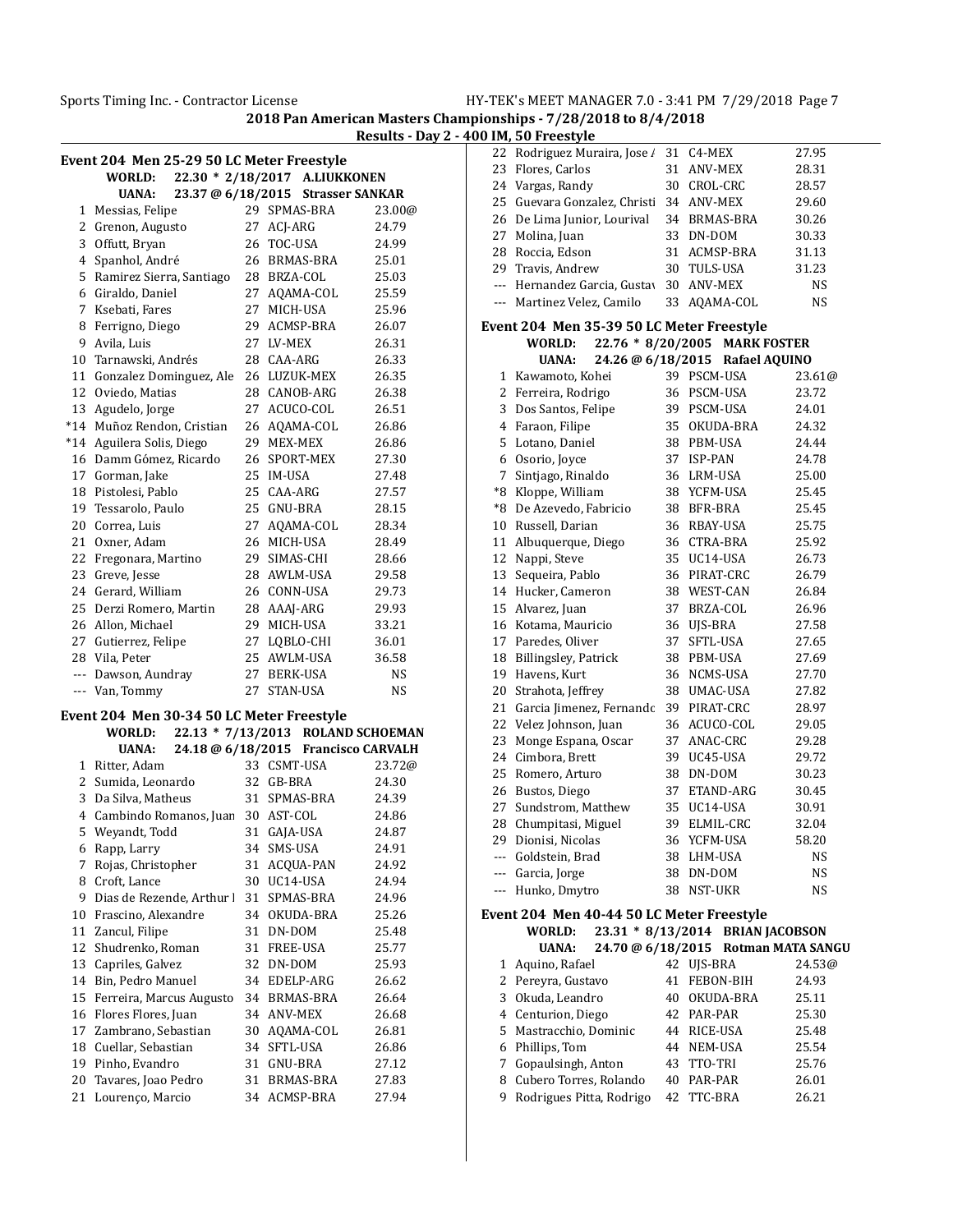|       | (Event 204 Men 40-44 50 LC Meter Freestyle) |    |                         |           |
|-------|---------------------------------------------|----|-------------------------|-----------|
| 10    | Fernandez, Alejandro                        | 41 | PIRAT-CRC               | 26.23     |
|       | 11 Faust, Raleigh                           | 44 | GSC-USA                 | 26.48     |
|       | 12 Kranz, Carlos                            | 43 | GNU-BRA                 | 26.51     |
|       | 13 Garcia, Abdiel                           | 41 | <b>CLS-PAN</b>          | 26.54     |
|       | 14 Mieses, Franklin                         | 44 | DN-DOM                  | 26.79     |
| 15    | Santos, Sandro                              | 42 | OKUDA-BRA               | 26.91     |
| 16    | Orlandini, Fabio                            | 40 | GNU-BRA                 | 27.10     |
| 17    | Leon, Jhonattan                             | 40 | AQRLS-COL               | 27.11     |
| 18    | Castellanos, Rafael                         | 43 | AQUAS-ESA               | 27.18     |
| 19    | Sugisawa, Takashi                           | 40 | AQUAS-ESA               | 27.32     |
| 20    | Matthias, Andy                              |    | 43 YCFM-USA             | 27.51     |
| 21    | Harper, Curtis                              | 43 | TTO-TRI                 | 28.05     |
| 22    | Guerra, Efrain                              | 40 | DN-DOM                  | 28.25     |
| 23    | Caballero, Hector Negro                     | 44 | PAR-PAR                 | 28.29     |
| 24    | Sandi, Alejandro                            | 40 | CROL-CRC                | 28.94     |
| 25    | Shoenberger, Deacon                         | 44 | TAM-USA                 | 28.99     |
| 26    | Lavagnino, Martin                           | 41 | CSCH-ARG                | 29.08     |
| 27    | Carranza, Néstor                            | 40 | MV-VEN                  | 29.17     |
| 28    | Polanco, Juan                               | 44 | EE-CHI                  | 29.27     |
| 29    | Gallego, Juan                               | 40 | AST-COL                 | 29.57     |
| 30    | Genton, Eduardo                             | 42 | RKF-BRA                 | 29.60     |
| 31    | Brokke, Alejandro                           | 41 | CROL-CRC                | 30.02     |
| 32    | Rager, Ryan                                 | 44 | SPM-USA                 | 30.10     |
| 33    | Robles, Sergio                              | 44 | ELMIL-CRC               | 30.98     |
| ---   | Pardo, Ronald                               | 41 | EMELE-ECU               | DO.       |
|       | False start                                 |    |                         |           |
| ---   | Vidal, Mariano                              | 44 | UBCAR-ARG               | NS        |
|       | --- Nunez, Oscar                            | 43 | CDDQ-ECU                | NS        |
|       | --- Arriagada, Jose Fernando                | 43 | MASPE-CHI               | <b>NS</b> |
|       | --- Hasbach, Christian                      | 44 | ALEX-USA                | NS        |
|       | --- Ortiz, Juan                             | 44 | AQAMA-COL               | NS        |
|       | --- Nido, Evaldo                            | 42 | PRM-PUR                 | NS        |
|       | --- Ivanyi, Johnny                          | 40 | SPMAS-BRA               | NS        |
|       | --- Hurtado Bruckner, Ferna                 | 41 | MBI-BOL                 | NS        |
|       | Event 204 Men 45-49 50 LC Meter Freestyle   |    |                         |           |
|       | 23.98 * 7/5/2014<br>WORLD:                  |    | <b>VLADIMIR PREDKIN</b> |           |
|       | 25.71 @ 9/3/2007<br><b>UANA:</b>            |    | <b>Ramon VOLCAN</b>     |           |
| 1     | Dutra, William                              | 47 | GNU-BRA                 | 26.21     |
| 2     | Gerrard, Sean                               | 45 | SPM-USA                 | 26.43     |
| 3     | Castagnos, Chip                             | 49 | YCFM-USA                | 26.47     |
| 4     | Doane, Michael                              |    | 48 UMAC-USA             | 26.50     |
| 5     | Kranz, Paulo                                | 45 | GNU-BRA                 | 26.60     |
| 6     | Krasykov, Volodymyr                         | 45 | MPNY-USA                | 26.69     |
| 7     | Ferreira, Teofilo                           | 45 | MTC-BRA                 | 27.00     |
| 8     | Herek, Sandro                               | 49 | MWA-USA                 | 27.11     |
| 9     | Suarez, Francisco                           | 45 | CDDQ-ECU                | 27.36     |
| $*10$ | Fuller, David                               | 48 | GSC-USA                 | 27.39     |
| $*10$ | Carvalho, Rodrigo                           | 47 | BRMAS-BRA               | 27.39     |
| 12    | Vazquez, Jorge                              | 45 | PRM-PUR                 | 27.45     |
| 13    | Perricone, Fabrízio                         | 48 | BRMAS-BRA               | 27.46     |
| 14    | Palacios, Henry                             | 48 | CDDO-ECU                | 27.48     |
| 15    | Schoenacker, Luis Gustav                    | 45 | OKUDA-BRA               | 27.59     |
| 16    | LaCour, Michael                             | 45 | UC15-USA                | 28.00     |
| 17    | Lotan, Eran                                 | 46 | AWJ-USA                 | 28.03     |
| 18    | Camejo, Julio                               | 45 | DN-DOM                  | 28.32     |

|       | 0 IM, 50 Freestyle                        |    |                     |            |
|-------|-------------------------------------------|----|---------------------|------------|
|       | 19 Ramos, Eric                            | 45 | DN-DOM              | 28.36      |
| 20    | Robling, Steve                            | 48 | NCMS-USA            | 28.71      |
| 21    | Broglio, Mike                             |    | 47 NEM-USA          | 28.87      |
| 22    | Ferris, John                              | 48 | MALLO-IRL           | 28.98      |
| 23    | McPeak, Charles                           |    | 48 SPP-USA          | 29.44      |
| 24    | Gallego Diaz, Jaime                       |    | 45 AST-COL          | 29.93      |
| 25    | Zaldivar, Luis                            | 46 | ETAND-ARG           | 30.54      |
| 26    | Jimenez Viquez, Horacio                   |    | 49 NN-CAN           | 31.73      |
| 27    | Urrutia, Ricardo                          |    | 47 SPORT-MEX        | 32.56      |
| 28    | Koontz, Jackson                           |    | 47 UC14-USA         | 32.94      |
| 29    | Utate, Juan                               | 45 | DN-DOM              | 35.60      |
|       | 30 Morales Alcaide, Jose                  |    | 49 CMPR-PUR         | 36.42      |
|       | --- Bonilla Obando, Luis                  |    | 45 CROL-CRC         | NS         |
| ---   | Indriago, Omar                            |    | 47 MV-VEN           | NS         |
| ---   | Júnior, Cyro                              |    | 49 GNU-BRA          | NS         |
| $---$ | Acosta, Eduardo                           |    | 47 MV-VEN           | NS         |
|       | --- Gawriljuk, Douglas                    |    | 46 PBM-USA          | <b>NS</b>  |
|       | --- Cano, Edward                          |    | 47 DN-DOM           | <b>NS</b>  |
| ---   | Tokas, Rajbir                             | 47 | DELHI-IND           | <b>SCR</b> |
|       | Event 204 Men 50-54 50 LC Meter Freestyle |    |                     |            |
|       | 24.08 * 6/27/2009<br><b>WORLD:</b>        |    | <b>BRENT BARNES</b> |            |
|       | 25.39 @ 9/3/2007<br>UANA:                 |    | <b>John FIELDS</b>  |            |
| 1     | Hiltabiddle, Steve                        | 52 | 1776-USA            | 24.97@     |
|       | 2 Pace, Todd                              |    | 50 GOLD-USA         | 25.56      |
|       | 3 Boosin, Michael                         |    | 52 CVMM-USA         | 26.19      |
|       | 4 Nichols, Stephen                        |    | 54 MOST-USA         | 26.26      |
| 5     | Bennett, Dennis                           |    | 52 IAMA-USA         | 26.47      |
| 6     | Ekman, Evan                               |    | 54 PALM-USA         | 26.64      |
| 7     | Mayall, Randy                             |    | 52 BUMS-USA         | 27.02      |
| 8     | Woldaynsky, Jefferson                     |    | 50 TTC-BRA          | 27.87      |
| 9     | Morris, Richard                           |    | 54 NAM-USA          | 28.23      |
| 10    | Graham, Paul                              |    | 53 MICH-USA         | 28.29      |
| 11    | Wyckoff, Benjamin                         |    | 54 CONN-USA         | 28.86      |
| 12    | da Silva, Valberto                        |    | 51 BRMAS-BRA        | 29.49      |
| 13    | Vargas, Adolfo                            |    | 50 ANV-MEX          | 29.58      |
| 14    | Goncalves, Silvio                         |    | 50 ATHL-BRA         | 29.65      |
| 15    | Movia, Luis                               |    | 52 PAR-PAR          | 30.14      |
| 16    | Hoyos, Felipe                             |    | 53 CCMA-COL         | 30.18      |
| 17    | Grigalek, Gabor                           |    | 53 BDUC-HUN         | 30.21      |
| 18    | Castaño, Raul                             | 51 | CCMA-COL            | 30.78      |
| 19    | Zarate, Cesar                             |    | 54 ACMSP-BRA        | 30.98      |
| 20    | Franzoni, Walcir                          | 50 | MASPR-BRA           | 32.04      |
| 21    | Oviedo, Gonzalo                           | 50 | ETAND-ARG           | 32.51      |
| 22    | Sheets, Eric                              | 50 | GTC-ECU             | 32.63      |
| 23    | Málaga, Raul                              | 50 | ETAND-ARG           | 33.00      |
| 24    | Carnevale, Gabriel                        | 51 | ELMIL-CRC           | 38.07      |
| 25    | Ramirez-Marquez, Alister                  | 53 | AGUA-USA            | 38.79      |
| ---   | LeClair, David                            | 51 | SPM-USA             | NS         |
| ---   | Igor, Mayorov                             | 53 | PSDN-RUS            | NS         |
| ---   | Tullman, Robert                           | 54 | SPM-USA             | NS         |
| ---   | Mondragon, Jorge Enriqu                   | 50 | CCMA-COL            | NS         |
| ---   | Kern, Paul                                | 50 | NCMS-USA            | NS         |
| ---   | Salguero, Salvador                        | 51 | AQUAS-ESA           | NS         |
| ---   | Lema, Pablo                               | 51 | BRZA-COL            | NS         |
|       |                                           |    |                     |            |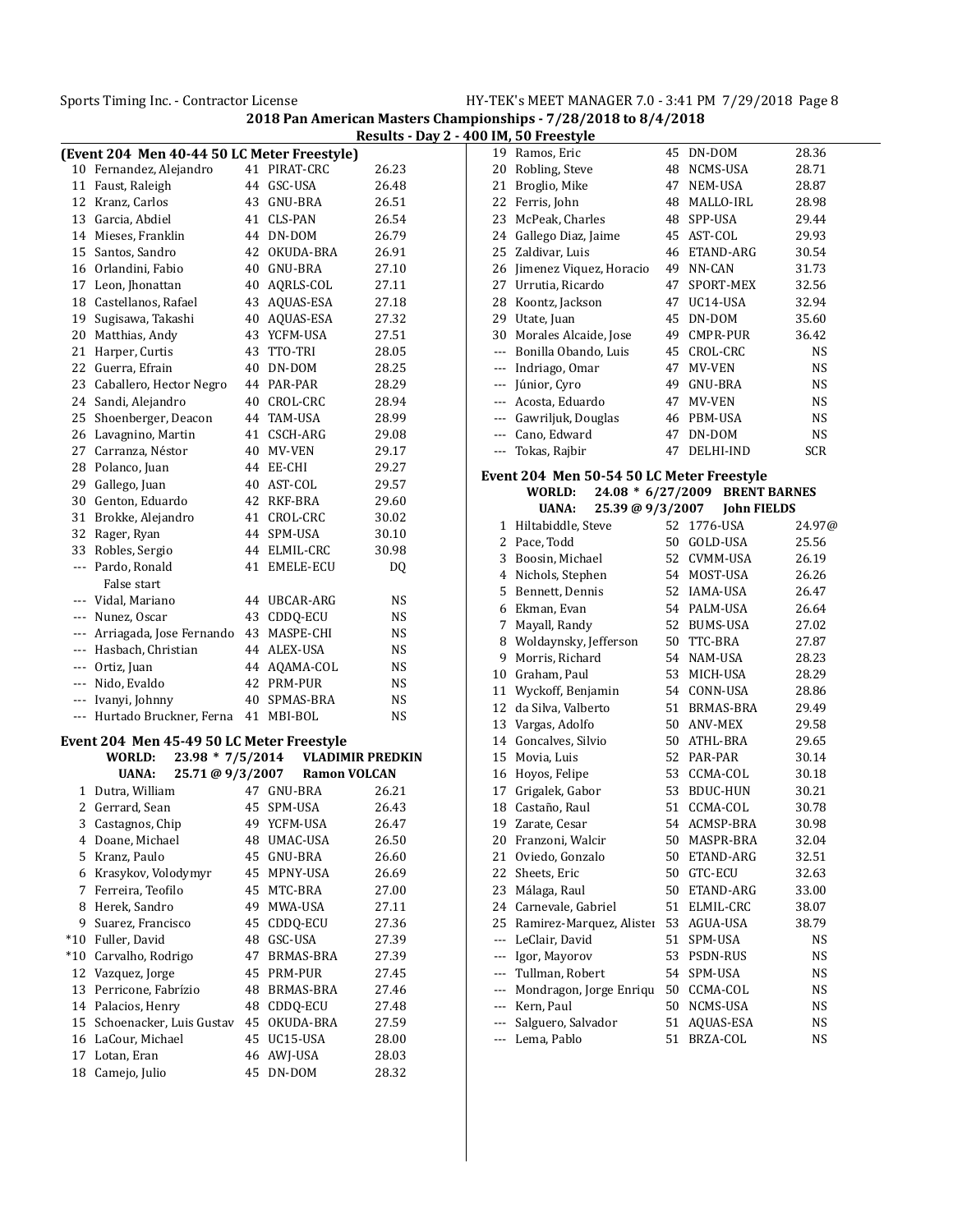|           | Event 204 Men 55-59 50 LC Meter Freestyle  |          |                                  |                      |
|-----------|--------------------------------------------|----------|----------------------------------|----------------------|
|           | WORLD:                                     |          | 24.45 * 7/19/2015 BRENT BARNES   |                      |
|           | <b>UANA:</b>                               |          | 27.43 @ 6/18/2015 Roberto MEREGA |                      |
| 1         | Mercer, Rich                               |          | 55 YCFM-USA                      | 26.84@               |
| 2         | Saylor, Brian                              |          | 58 SYSM-USA                      | 26.85                |
| 3         | Stephenson, Kyle                           |          | 58 MOVY-USA                      | 26.97                |
|           | 4 Britt, Clay                              | 57       | ANCM-USA                         | 26.98                |
| 5         | Stewart, Henry                             | 55       | NCMS-USA                         | 26.99                |
| 6         | Beattie, John                              | 57       | YCFM-USA                         | 27.01                |
| 7         | Merega, Roberto                            | 58       | SFTL-USA                         | 27.38                |
| 8         | Wall, Chris                                |          | 56 CVMM-USA                      | 27.60                |
| 9         | Taylor, Thomas                             |          | 59 ROSE-USA                      | 28.16                |
| 10        | Medei, Mark                                |          | 58 YCFM-USA                      | 28.21                |
| 11        | Alfaro, Rafael                             | 59       | AQUAS-ESA                        | 28.34                |
| 12        | Kochendorfer, James                        |          | 58 MINN-USA                      | 28.37                |
| 13        | Creighton, Victor                          |          | 55 UC50-USA                      | 28.76                |
| 14        | Salomon, Greg                              | 56       | SPM-USA                          | 28.93                |
| 15        | Beattie, Jeff                              |          | 56 YCFM-USA                      | 29.14                |
| 16        | Fisher, Dennis                             |          | 59 NAM-USA                       | 29.48                |
|           | 17 Woods, Thomas                           | 57       | SDM-USA                          | 29.55                |
| 18        | Casanovas, Eduardo                         |          | 58 CFA-ARG                       | 29.63                |
| 19        | White, Steve                               |          | 58 WMST-USA                      | 29.74                |
| 20        | Tavares, Juan                              |          | 58 DN-DOM                        | 29.94                |
| 21        | Gomez, Gabriel                             | 56       | ACUCO-COL                        | 30.28                |
| 22        | Robinson, Clark                            | 57       | UC43-USA                         | 31.02                |
| 23        | Arguelles, Ramon                           | 59       | ACUCO-COL                        | 31.24                |
| 24        | Ayres Netto, Marcelo                       | 59       | SPMAS-BRA                        | 31.41                |
| 25        | Gonzalez, Luis                             | 55       | DELV-COL                         | 31.50                |
| 26        | Del Tredici, Claudio                       |          | 58 CFA-ARG                       | 31.80                |
| 27        | Mesa, Felipe                               |          | 55 CCMA-COL                      | 32.34                |
| 28        | Soto, Rafael                               | 57       | CCMA-COL                         | 32.78                |
| 29        | Sandoval, Leonardo                         | 55       | MASPE-CHI                        | 33.78                |
| 30        | Morrison, John                             | 57       | EMSC-CAN                         | 33.79                |
| 31        | Araya, Sergio                              |          | 59 VERMO-CHI                     | 34.74                |
| 32        | Zenker Skop, Jorge                         | 55       | ALBA-ARG                         | 34.95                |
| 33        | Paniagua Bedoya, Carlos                    | 57       | CDCA-COL                         | 35.22                |
| 34        | Gaspar, Nelio                              | 56       | TTC-BRA                          | 36.48                |
| 35        | Fox, Mark                                  | 56       | <b>DKTA-USA</b>                  | 38.11                |
| 36        |                                            |          | 59 UC45-USA                      |                      |
|           | Toral, Miguel                              | 55       | MB-PAR                           | 39.90                |
| 37<br>--- | Arroyo, Gustavo<br>Barros, Sebastian       | 55       | BRMAS-BRA                        | 40.66                |
| ---       | Mahaffey, Don                              | 58       | COOG-USA                         | NS<br>NS             |
|           |                                            |          |                                  |                      |
|           | --- Camello, Francisco<br>Gaines, Ambrose  | 58<br>59 | <b>BRMAS-BRA</b>                 | NS                   |
| ---       |                                            |          | YCFM-USA                         | NS                   |
|           | Event 204  Men 60-64 50 LC Meter Freestyle |          |                                  |                      |
|           | $25.23 * 8/7/2006$<br>WORLD:               |          |                                  | RICHARD ABRAHAMS     |
|           | 26.45 @ 6/18/2015<br><b>UANA:</b>          |          |                                  | <b>Jack GROSELLE</b> |
| 1         | Ritter, James                              | 62       | CSMT-USA                         | 26.93                |
| 2         | Sherman, Bill                              | 60       | MOVY-USA                         | 26.99                |
| 3         | Groselle, Jack                             |          | 64 SYSM-USA                      | 27.17                |
|           | 4 Steynberg, Andre                         |          | 62 SFTL-USA                      | 27.41                |
| 5         | Kahn, Roger                                |          | 63 SYSM-USA                      | 28.52                |
| 6         | Parra, Francisco                           | 61       | MWA-USA                          | 28.62                |
| 7         | Montane, Leandro                           |          | 62 FSN-ARG                       | 28.68                |
| 8         | Gutiérrez, Oscar                           |          | 61 JERU-MEX                      | 28.98                |
| 9         | Fochios, Dean                              |          | 64 WMAC-USA                      | 29.08                |
| 10        | Black, Boyd                                | 62       | IM-USA                           | 29.25                |
|           |                                            |          |                                  |                      |

| 11                       | Puhse, Neil                               | 63 | SFTL-USA                           | 29.51                |
|--------------------------|-------------------------------------------|----|------------------------------------|----------------------|
| 12                       | Shake, Joe                                |    | 60 PALM-USA                        | 29.60                |
|                          | 13 Davis, William                         |    | 60 NEM-USA                         | 29.67                |
|                          | 14 Damm Arnal, Arturo                     | 61 | SPORT-MEX                          | 29.83                |
| 15                       | Mitchell, Robert                          |    | 60 LVM-USA                         | 30.31                |
| 16                       | Saumell, Carlos                           |    | 60 ETAND-ARG                       | 32.23                |
| 17                       | Fritschen, Tom                            |    | 62 PSM-USA                         | 32.27                |
| 18                       | Lloyd, John                               |    | 64 UC38-USA                        | 32.72                |
| 19                       | Campo, Juan Fernando                      |    | 60 CCMA-COL                        | 33.58                |
| 20                       | Campos, Manuel                            | 64 | BRMAS-BRA                          | 34.62                |
| 21                       | Bosshardt, Rolf                           | 62 | LQBLO-CHI                          | 34.80                |
| 22                       |                                           |    | PEMA-PER                           |                      |
|                          | Saca, Jose                                | 60 |                                    | 35.35                |
| 23                       | Recalde, Marco                            |    | 64 MOVY-USA                        | 35.88                |
| 24                       | Koss, Bill                                | 62 | <b>INDY-USA</b>                    | 35.93                |
| 25                       | Wilson, David                             | 64 | FACT-USA                           | 36.84                |
| 26                       | Escauriza, Benito                         | 62 | MB-PAR                             | 39.59                |
|                          | 27 Cabral, Salvador                       |    | 63 MCHIH-MEX                       | 47.35                |
| 28                       | Conlon, Mark                              |    | 62 IM-USA                          | 54.37                |
| 29                       | Wickman, Craig                            |    | 64 SKY-USA                         | 1:01.16              |
| $---$                    | Restrepo Botero, Oscar                    | 60 | BRZA-COL                           | DQ                   |
|                          | False start                               |    |                                    |                      |
| ---                      | Moreno, Al                                |    | 60 PBM-USA                         | NS                   |
|                          | --- Wolfhagen, Niels                      |    | 62 WMST-USA                        | NS                   |
|                          | --- Rivera, Andrew                        | 63 | TERR-PER                           | NS                   |
|                          | --- Fields, John                          | 62 | RICE-USA                           | NS                   |
|                          | Event 204 Men 65-69 50 LC Meter Freestyle |    |                                    |                      |
|                          | WORLD:                                    |    | 26.33 * 8/12/2010 RICHARD ABRAHAMS |                      |
|                          | UANA:                                     |    | 28.95 @ 6/18/2015 Gary RYAN        |                      |
|                          |                                           |    |                                    |                      |
|                          |                                           |    |                                    |                      |
|                          | 1 Williams, Bruce                         |    | 65 RICE-USA                        | 27.04@               |
| 2                        | Torres, Rodolfo                           |    | 65 DS-HON                          | 28.02                |
| 3                        | Middleton, Marc                           |    | 67 YCFM-USA                        | 28.13                |
|                          | 4 Krauser, Larry                          |    | 65 SCM-USA                         | 28.23                |
| 5                        | Mandel, Barry                             |    | 65 WMAC-USA                        | 29.74                |
|                          | 6 Heacock, Robert                         |    | 69 PBM-USA                         | 30.04                |
| 7                        | Burns, Bill                               | 65 | TXLA-USA                           | 31.30                |
| 8                        | Molari, Mario                             | 66 | OKUDA-BRA                          | 32.35                |
| 9                        | Weber, Gregory                            | 65 | GSMS-USA                           | 32.52                |
|                          | 10 Biedermann, Carlos                     |    | 65 GNU-BRA                         | 32.88                |
|                          | 11 Dickson, Todd                          |    | 65 FACT-USA                        | 33.30                |
| 12                       | Escardó, Eduardo                          |    | 69 PEMA-PER                        | 33.71                |
| 13                       | Ramirez Perriggo, Reynal                  |    | 65 TERR-PER                        | 35.62                |
| 14                       | Walker, Allan                             | 65 | <b>FACT-USA</b>                    | 35.63                |
| 15                       | Miller, Jim                               |    | 68 VMST-USA                        | 36.11                |
| 16                       | Silva, Paulo Roberto                      |    | 66 TTC-BRA                         | 37.39                |
| 17                       | Bastie, Gary                              |    | 68 SPM-USA                         | 37.50                |
|                          | 18 Mejia, Sergio                          |    | 66 BRZA-COL                        | 38.41                |
|                          | 19 Dias, Paulo Emilio                     |    | 65 BRMAS-BRA                       | 39.16                |
|                          | 20 Usher, Mark                            |    | 65 SRQM-USA                        | 41.98                |
|                          | 21 Ortega, Luis                           | 68 | MAIQQ-CHI                          | 50.74                |
| $\overline{\phantom{a}}$ | Saltzman, Edward                          | 68 | GAJA-USA                           | NS                   |
|                          | --- Martin, Doug                          | 65 | LRM-USA                            | NS                   |
|                          | Event 204 Men 70-74 50 LC Meter Freestyle |    |                                    |                      |
|                          | $27.71 * 8/7/2015$<br>WORLD:              |    |                                    | RICHARD ABRAHAMS     |
|                          | <b>UANA:</b><br>29.88 @ 9/3/2007          |    |                                    | <b>Cav CAVANAUGH</b> |
| 1                        | Childs, Lee                               |    | 70 PBM-USA                         | 28.90@               |
| 2                        | Quiggin, David                            |    | 74 PBM-USA                         | 30.34                |